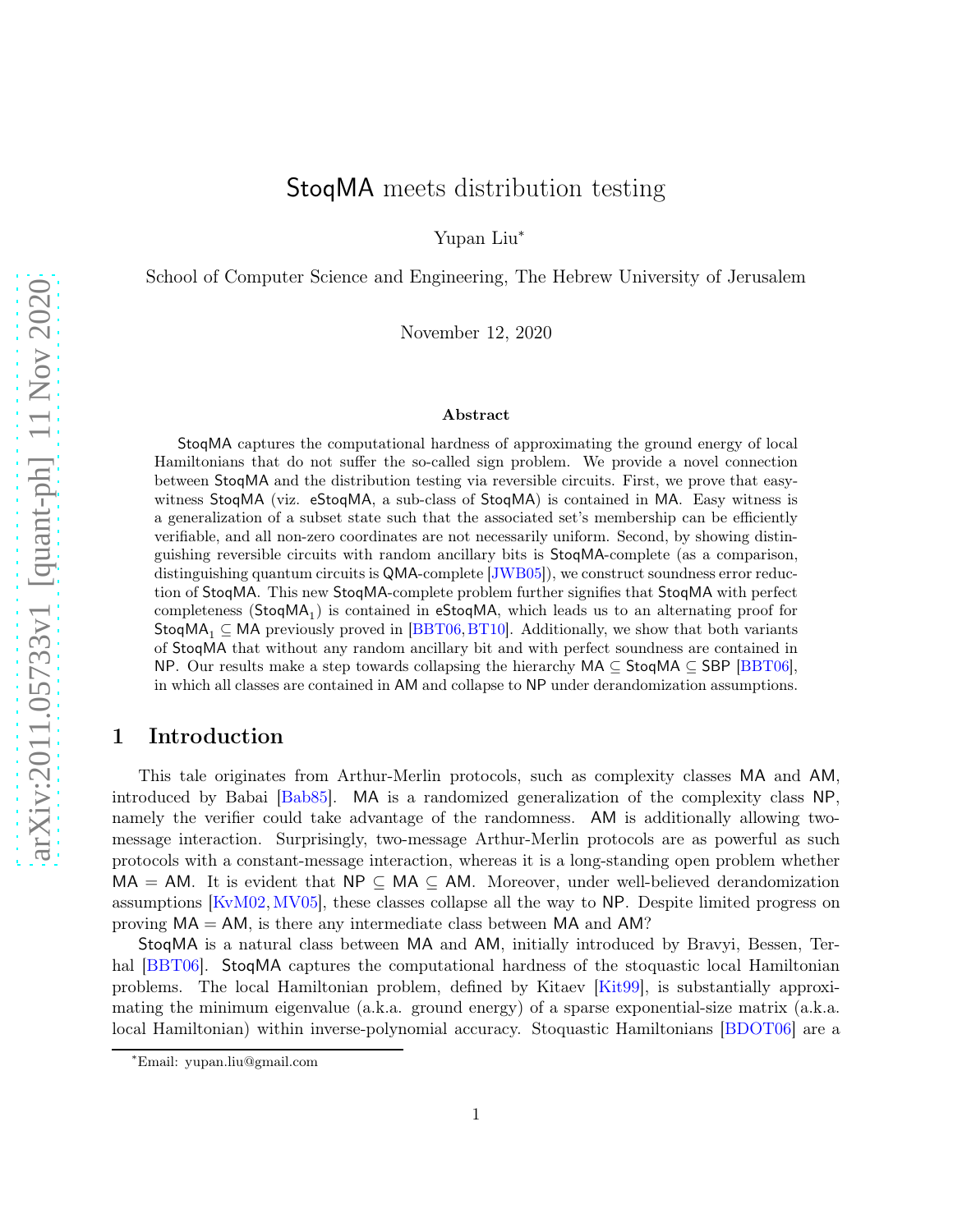family of Hamiltonians that do not suffer the sign problem, namely all off-diagonal entries in the Hamiltonian are non-positive. StoqMA also plays a crucial role in the Hamiltonian complexity – StoqMA-complete is a level in the complexity classification of 2-local Hamiltonian problems on qubits [\[CM16,](#page-19-1)[BH17\]](#page-18-3), along with P, NP-complete, and QMA-complete.

Inspiring by the Monte-Carlo simulation in physics, Bravyi and Terhal [\[BBT06,](#page-18-0)[BT10\]](#page-19-0) propose a MA protocol for the stoquastic frustration-free local Hamiltonian problem, which further signifies StoqMA with perfect completeness ( $\text{StoqMA}_1$  $\text{StoqMA}_1$ ) is contained in MA. A uniformly-restricted variant<sup>1</sup> of this problem, which is also referred to as SetCSP [\[AG20\]](#page-18-4)<sup>[2](#page-1-1)</sup>, essentially captures the MA-hardness.

To characterize StoqMA through the distribution testing lens, we begin with an informal def-inition of StoqMA and leave the details in Section [2.2.](#page-6-0) For a language  $\mathcal L$  in StoqMA, there exists a verifier  $V_x$  that takes  $x \in \mathcal{L}$  as an input, where the verifier's computation is given by a classical reversible circuit, viewed as a quantum circuit. Besides a non-negative state<sup>[3](#page-1-2)</sup> in the verifier's input as a witness, to utilize the randomness, ancillary qubits in the verifier's input consist of not only state  $|0\rangle$  but also  $|+\rangle := (|0\rangle + |1\rangle)/\sqrt{2}$ . After applying the circuit, the designated output qubit is measured in the Hadamard basis<sup>[4](#page-1-3)</sup>. A problem is in  $\text{StoqMA}(a, b)$  for some  $a > b \ge 1/2$ , if for yes instances, there is a witness making the verifier accept with probability at least  $a$ ; whereas for no instances, all witness make the verifier accepts with probability at most  $b$ . The gap between  $a$  and b is at least an inverse polynomial since error reduction for StoqMA is unknown.

The optimality of non-negative witness suggests a novel connection to the distribution testing. Let  $|0\rangle |D_0\rangle + |1\rangle |D_1\rangle$  be the state before the final measurement, where  $|D_k\rangle = \sum_{i \in \{0,1\}^{n-1}} \sqrt{D_k(i)} |i\rangle$ for  $k = 0, 1$  and n is the number of qubits utilized by the verifier. A straightforward calculation indicates that the acceptance probability of a StoqMA verifier is linearly dependent to the squared Hellinger distance  $d_H^2(D_0, D_1)$  between  $D_0$  and  $D_1$ , which indeed connects to the distribution testing! Consequently, to prove  $\textsf{StoqMA} \subseteq \textsf{MA}$ , it suffices to approximate  $d_H^2(D_0, D_1)$  within an inverse-polynomial accuracy using merely polynomially many samples<sup>[5](#page-1-4)</sup>.

#### 1.1 Main results

StoqMA with an easy witness (eStoqMA). With this connection to the distribution testing, it is essential to take advantage of the efficient query access of a non-negative witness where a witness satisfied this condition is so-called an easy witness. For such a sub-class of StoqMA, viz. eStoqMA, such that there exists an easy witness for any yes instances, we are then able to show an MA containment by utilizing both query and sample accesses to the witness. Informally, an easy witness is a generalization of a subset state such that the associated state's membership is efficiently verifiable, and all non-zero coordinates are needlessly uniform. It is evident that a classical witness is also an easy witness, but the opposite is not necessarily true (See Remark [3.4\)](#page-8-0). Now let us state our first main theorem:

<span id="page-1-5"></span>**Theorem 1.1** (Informal of Theorem [3.2\)](#page-8-1). eStoqMA = MA.

<sup>&</sup>lt;sup>1</sup>It is the projection uniform stoquastic local Hamiltonian problem, namely each local term in Hamiltonian is exactly a projection. See Definition 2.10 in [\[AGL20\]](#page-18-5).

<span id="page-1-0"></span><sup>2</sup>Namely, a modified constraint satisfaction problem where both constraints and satisfied assignments are a subset.

<span id="page-1-2"></span><span id="page-1-1"></span> $3A$  witness here could be any quantum state, but the optimal witness is a nonnegative state, see Remark [2.4.](#page-6-1) <sup>4</sup>It is worthwhile to mention that we can analogously define MA [\[BDOT06\]](#page-18-2) (see Definition [2.1\)](#page-6-2), namely replacing

the measurement on the output qubit by the computational basis.

<span id="page-1-4"></span><span id="page-1-3"></span> ${}^{5}$ Each sample is actually the measurement outcome on an independent copy of the verifier, see Remark [2.6.](#page-7-0)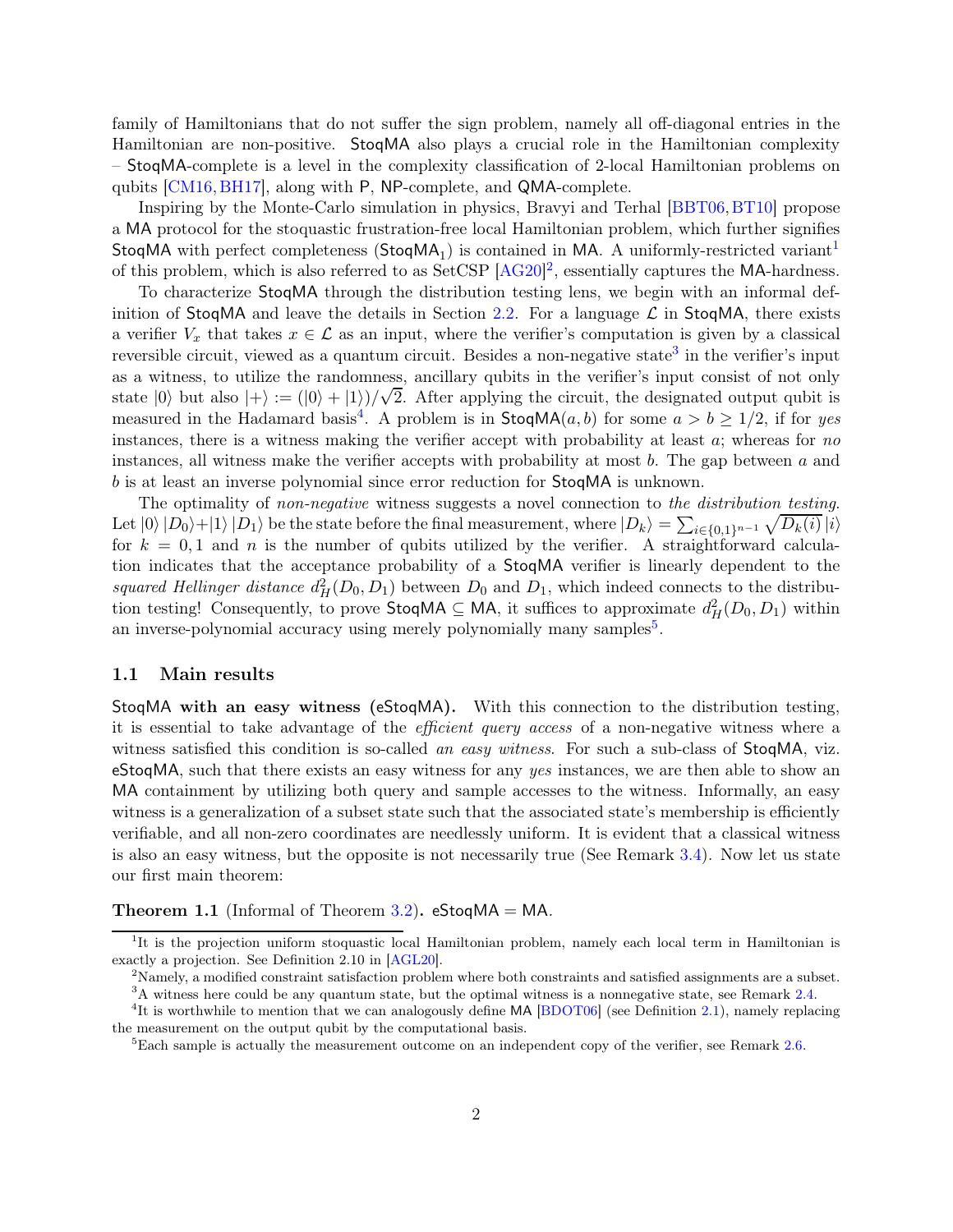It is worthwhile to mention that easy witness also relates to SBP (Small Bounded-error Probability) [\[BGM06\]](#page-18-6). In particular, Goldwasser and Sipser [\[GS86\]](#page-19-2) propose the celebrated Set Lower Bound protocol – it is an AM protocol for the problem of approximately counting the cardinality of such an efficient verifiable set. Recently, Watson [\[Wat16\]](#page-21-0) and Volkovich [\[Vol20\]](#page-20-4) separately point out such a problem is essentially SBP-complete.

Even though eStoqMA seems only a sub-class of StoqMA, we could provide a simplified alternating proof for  $StoqMA_1 \subseteq MA$  [\[BBT06,](#page-18-0) [BT10\]](#page-19-0). Namely, employing the local verifiability of SetCSP [\[AG20\]](#page-18-4), it is evident to show that eStoqMA contains StoqMA with perfect completeness, which infers StoqMA<sub>1</sub>  $\subseteq$  MA by Theorem [1.1.](#page-1-5) However, it remains open whether all StoqMA verifier has an easy witness, whereas an analogous statement is false for classical witnesses (see Proposition [3.8\)](#page-12-0).

Reversible Circuit Distinguishability is StoqMA-complete. It is well-known that distinguishing quantum circuits (a.k.a. the Non-Identity Check problem), namely given two efficient quantum circuits and decide whether there exists a pure state that distinguishes one from the other, is QMA-complete [\[JWB05\]](#page-20-0). Moreover, if we restrict these circuits to be reversible (with the same number of ancillary bits), then this variant is NP-complete [\[Jor14\]](#page-20-5). What happens if we also allow randomized ancillary bits, viewed as quantum circuits with ancillary qubits which is initially state  $|+\rangle$ ? It seems reasonable to believe this variant is MA-complete; however, it is actually StoqMA-complete, as stated in Theorem [1.2:](#page-2-0)

<span id="page-2-0"></span>**Theorem 1.2** (Informal of Theorem [4.2\)](#page-13-0). Distinguishing reversible circuits with ancillary random bits within an inverse-polynomial accuracy is StoqMA-complete.

In fact, Theorem [1.2](#page-2-0) is a consequence of the distribution testing explanation of a StoqMA verifier's maximum acceptance probability. We can view Theorem [1.2](#page-2-0) as new strong evidence of  $StogMA = MA$ . It further straightforwardly infers a simplified proof of  $|Jor14|$ :

Proposition 1.3. Distinguishing reversible circuits without ancillary random bits is NP-complete.

<span id="page-2-1"></span>Apart from the role of the randomness, Proposition [1.4](#page-2-1) is analogous for StoqMA regarding the well-known derandomization property [\[FGM](#page-19-3)+89] of Arthur-Merlin systems with *perfect soundness*:

Proposition 1.4 (Informal of Proposition [4.3\)](#page-14-0). StoqMA with perfect soundness is contained in NP.

Notably, the NP-containment in Proposition [1.4](#page-2-1) holds even for  $\textsf{StogMA}(a, b)$  verifiers with an arbitrarily small gap  $a - b$ . It is fairly surprising since  $\text{StoqMA}(a, b)$  with an exponentially small gap at least contains  $NP^{PP}$  [\[MN17\]](#page-20-6), but such a phenomenon does not appear here.

Soundness error reduction of StoqMA. Error reduction is a rudimentary property of many complexity classes, such as P, BPP, MA, QMA, etc. . It is peculiar that such property of StoqMA is wide-open, even though this class has been proposed since 2006 [\[BBT06\]](#page-18-0). An obstacle follows from the limitation of performing a single-qubit Hadamard basis final measurement, so we cannot take the majority vote of outcomes from the verifier's parallel repetition directly.

<span id="page-2-2"></span>Utilizing the gadget in the proof of Theorem [1.2,](#page-2-0) we have derived soundness error reduction of StoqMA, which means we could take the conjunction of verifier's parallel repetition's outcomes:

**Theorem 1.5** (Soundness error reduction of StoqMA). For any polynomial  $r = \text{poly}(n)$ ,

$$
\mathsf{StoqMA}\left(\frac{1}{2}+\frac{a}{2},\frac{1}{2}+\frac{b}{2}\right) \subseteq \mathsf{StoqMA}\left(\frac{1}{2}+\frac{a^r}{2},\frac{1}{2}+\frac{b^r}{2}\right).
$$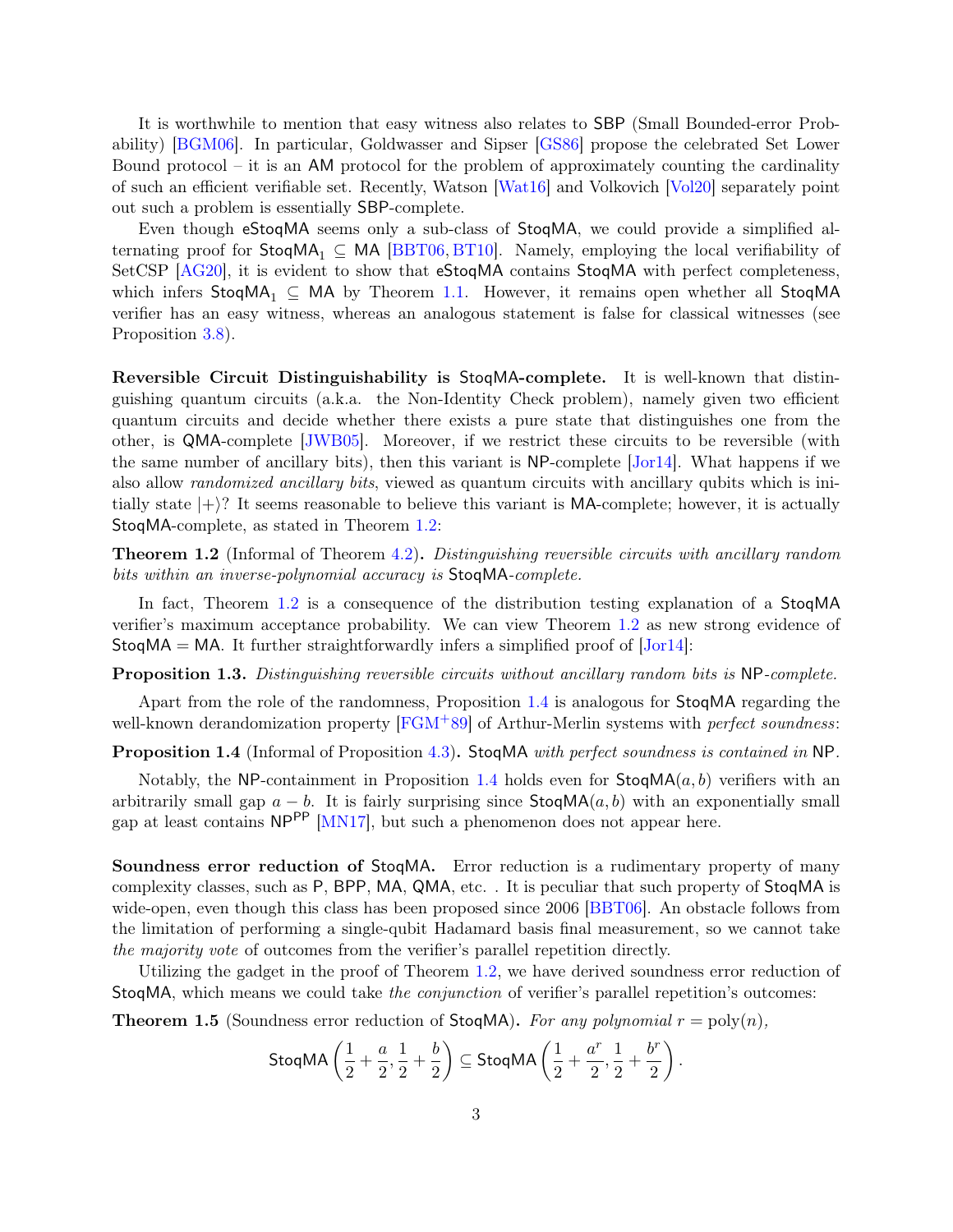#### 1.2 Proof overview

eStoqMA  $\subseteq$  MA from distribution testing. As mentioned before, the maximum acceptance probability of a **StoqMA** verifier is substantially approximating the Hellinger distance  $d_H^2(D_0, D_1)$ between (sub-)distributions  $D_0, D_1$  associated with the state  $|0\rangle|D_0\rangle + |1\rangle|D_1\rangle$  before the final measurement. It seems plausible to prove  $\text{StoqMA} \subseteq \text{MA}$  by taking samples and post-processing. However, the known sample complexity lower bound (See Section [2.3\)](#page-7-1) indicates that (almost) exponentially many samples are necessary. Fortunately, we could circumvent this barrier for showing eStoqMA  $\subseteq$  MA, since an easy witness guarantees *efficient query access* to  $D_0, D_1$ . In particular, employing both sample and query oracle accesses to  $D_0, D_1$ , such approximation of the squared Hellinger distance  $d_H^2(D_0, D_1)$  needs merely polynomially many samples! This advantage first noticed by Rubinfeld and Servedio [\[RS09\]](#page-20-7), and then almost fully characterized by Canonne and Rubinfeld [\[CR14\]](#page-19-4). We leave the details in Section [2.3.](#page-7-1) Recently, this technique also has algorithmic applications: it is used in quantum-inspired classical algorithms for machine learning  $[Tan19, \text{CGL}^+19]$  $[Tan19, \text{CGL}^+19]$  $[Tan19, \text{CGL}^+19]$ .

The main idea is writing the acceptance probability  $p_{\text{acc}}$  of a StoqMA verifier's easy witness as an expectation over  $D_1$  (or  $D_0$ ) of some random variable regarding coordinates in  $D_0, D_1$ . By a standard concentration bound, it is desirable to approximate  $p_{\text{acc}}$  with a polynomially small additive error utilizing only polynomially many sample and query oracle accesses. The details of the implementation of these oracles can be found in Remark [2.6.](#page-7-0) Equipped with this idea, we indeed obtain an MA-containment of eStoqMA.

Distinguishing reversible circuits by mimicking the SWAP test. We begin with the SWAP test for distinguishing two quantum states [\[BCWdW01\]](#page-18-7), since it could be thought as a StoqMA verification circuit with the maximum acceptance probability 1. The SWAP test thus inspires a procedure to distinguish two reversible circuits  $C_0, C_1$  using a non-negative witness: starting with a  $|+\rangle$  ancillary qubit as a control qubit, first run the controlled-C<sub>0</sub>, then apply an X gate on the control qubit, then run the controlled- $C_1$ ; finally, measure the control qubit on the Hadamard basis.

Recall that a single-qubit Hadamard-basis measurement is linearly dependent to the squared Hellinger distance  $d_H^2(D_0, D_1)$ , where  $D_i(i = 0, 1)$  is a coefficient vector associated with the given non-negative witness for all indices starting at i. In our procedure,  $D_0$  corresponds to the state that applying a reversible circuit  $C_0$  on given witness  $|w\rangle$  and ancillary qubits, and so does  $D_1$ , which infers the StoqMA containment. The StoqMA-hardness proof is straightforward: replacing  $C_0$  and  $C_1$  by identity and  $V_x^{\dagger} X_1 V_x$ , respectively, where  $V_x$  is the given StoqMA verification circuit.

We then provide the intuition that  $StoqMA$  with perfect soundness is in NP. By an analogous idea in [\[FGM](#page-19-3)<sup>+</sup>89], we could find two matched pairs  $(s, r)$  and  $(s', r')$  as a classical witness, where s, s' are indices of non-zero coordinates in the given witness, and  $r, r'$  are random binary strings. Specifically, for yes instances, there exist two such pairs such that the resulting strings  $C_0(s,r)$  <sup>[6](#page-3-0)</sup> and  $C_1(s', r')$  are identical; whereas it is evident that no matched pairs exist for no instances.

A conjunction of StoqMA verifiers' parallel repetition's outcomes. Even though we cannot perform a majority vote of parallel repetitions of a StoqMA verifier, we still could take a conjunction of repetitive StoqMA verifiers' outcomes (a.k.a. AND-type repetition procedure). Given a StoqMA verification circuit  $V_x$ , we result in a new StoqMA verifier by separately substituting an identity and  $V_x^{\dagger} X_1 V_x$  for  $C_0$ ,  $C_1$ . Notice the acceptance probability of a **StoqMA** verifier's non-negative witness

<span id="page-3-0"></span><sup>&</sup>lt;sup>6</sup>Namely, a reversible circuit takes  $(s, r)$  as an input, and permute it to the other binary string as the output.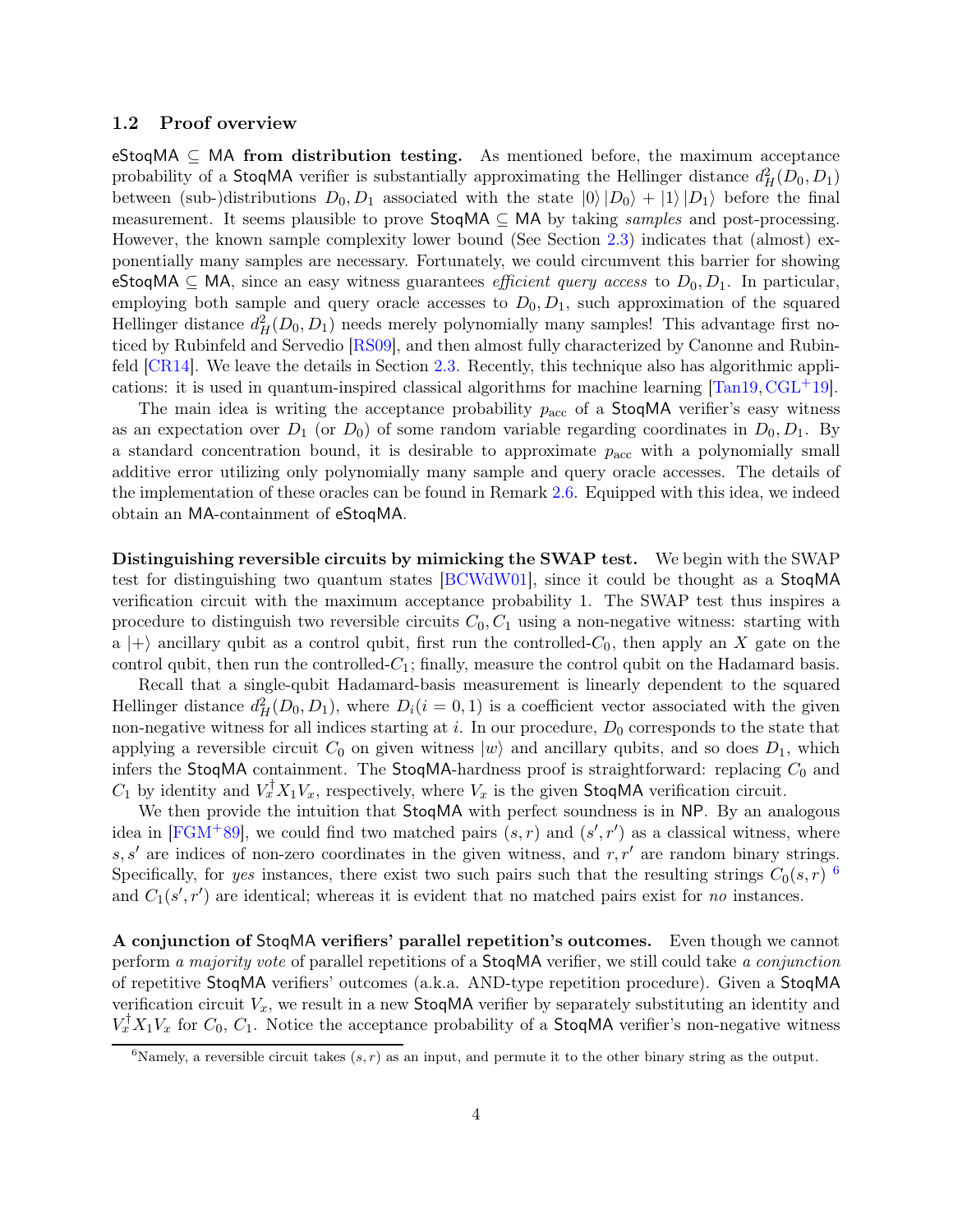is linearly dependent to an inner product of two distributions, we could take advantage of this new StoqMA verifier by running many copies of these reversible circuits parallelly with the same target qubit. For yes instancesm it follows that an inner product of two tensor products of distributions is equal to the product of inner products of these distributions.

However, it seems problematic for no instances, since a dishonest prover probably wants to cheat with an entangled witness instead of a tensor product among each repetitive verifiers. We resolve this issue by an observation used in the QMA error reduction [\[KSV02\]](#page-20-9): the maximum acceptance probability of a verifier  $V_x$  is the same as the maximum eigenvalue of a projection  $V_x^{\dagger} \Pi_1 V_x$  where  $\Pi_1$  is the final measurement on the designated output qubit. Eventually, an entangled witness will not help a dishonest prover. This is because the maximum eigenvalue of the tensor product of the projection  $V_x^{\dagger} \Pi_1 V_x$  is also the product of the maximum eigenvalue of this projection, which further leads us to soundness error reduction of StoqMA as Theorem [1.5.](#page-2-2)

#### 1.3 Discussion and open problems

Towards SBP = MA. As stated before, it is known MA  $\subseteq$  StoqMA  $\subseteq$  SBP  $\subseteq$  AM [\[BBT06,](#page-18-0) [BGM06\]](#page-18-6). Note a subset state associated with an efficient membership-verifiable set is an easy witness. Could we utilize this connection and deduce a proof of  $SBP \subseteq eStoqMA$ ?

Owing to the wide uses of the Set Lower Bound protocol [\[GS86\]](#page-19-2), such a solution would be a remarkable result with many complexity-theoretic applications. Unfortunately, even a QMA containment for this kind of approximate counting problem is unknown. Despite such smart usage of the Grover algorithm implies an  $O(\sqrt{2^n/|S|})$ -query algorithm [\[BHMT02,](#page-19-6) [AR20,](#page-18-8) [VO20\]](#page-20-10), we are not aware of utilizing a quantum witness. Furthermore, an oracle separation between SBP and QMA  $AKKT19$  suggests that such a proof of SBP  $\subseteq$  QMA is supposed to be in a non-black-box approach, which signifies a better understanding beyond a query oracle is required.

Besides SBP vs. MA, it remains open whether  $\text{StogMA} = \text{MA}$ . It is natural to ask whether each StoqMA verifier has an easy witness. However, we even do not know how to prove StoqMA( $1-a, 1-a$  $1/poly(n)$  has an easy witness, where a is negligible (i.e., an inverse super-polynomial). In [\[AGL20\]](#page-18-5), they prove  $\text{StoqMA}(1 - a, 1 - 1/\text{poly}(n)) \subseteq MA$  by applying the probabilistic method on a random walk, whereas the existence of an easy witness seems to require a stronger structure<sup>[7](#page-4-0)</sup>.

<span id="page-4-1"></span>Towards error reduction of StoqMA. Error reduction of StoqMA is an open problem since Bravyi, Bessen, and Terhal define this class in 2006 [\[BBT06\]](#page-18-0). We first state this conjecture formally:

**Conjecture 1.6** (Error reduction of StoqMA). For any a,b such that  $1/2 \leq b < a \leq 1$  and  $a - b \geq 1/\text{poly}(n)$ , the following holds for any polynomial  $l(n)$ :

$$
\mathsf{StoqMA}(a,b) \subseteq \mathsf{StoqMA}\left(1 - 2^{-l(n)}, \frac{1}{2} + 2^{-l(n)}\right)
$$

.

As [\[AGL20\]](#page-18-5) shows that StoqMA with a negligible completeness error is contained in MA, (completeness) error reduction of StoqMA plays a crucial role in proving StoqMA = MA. Instead of performing the majority vote among parallelly running verifiers, another commonplace approach is first reducing errors of completeness and soundness separately, then utilizing these two procedures alternatively with well-chosen parameters. For instance, the renowned polarization lemma of

<span id="page-4-0"></span><sup>&</sup>lt;sup>7</sup>The candidate here is the set S of all good strings (see Appendix [A\)](#page-21-1) of the given SetCSP instance, which is unnecessary the optimal witness. It is thus unclear whether the frustration of  $S$  remains negligible.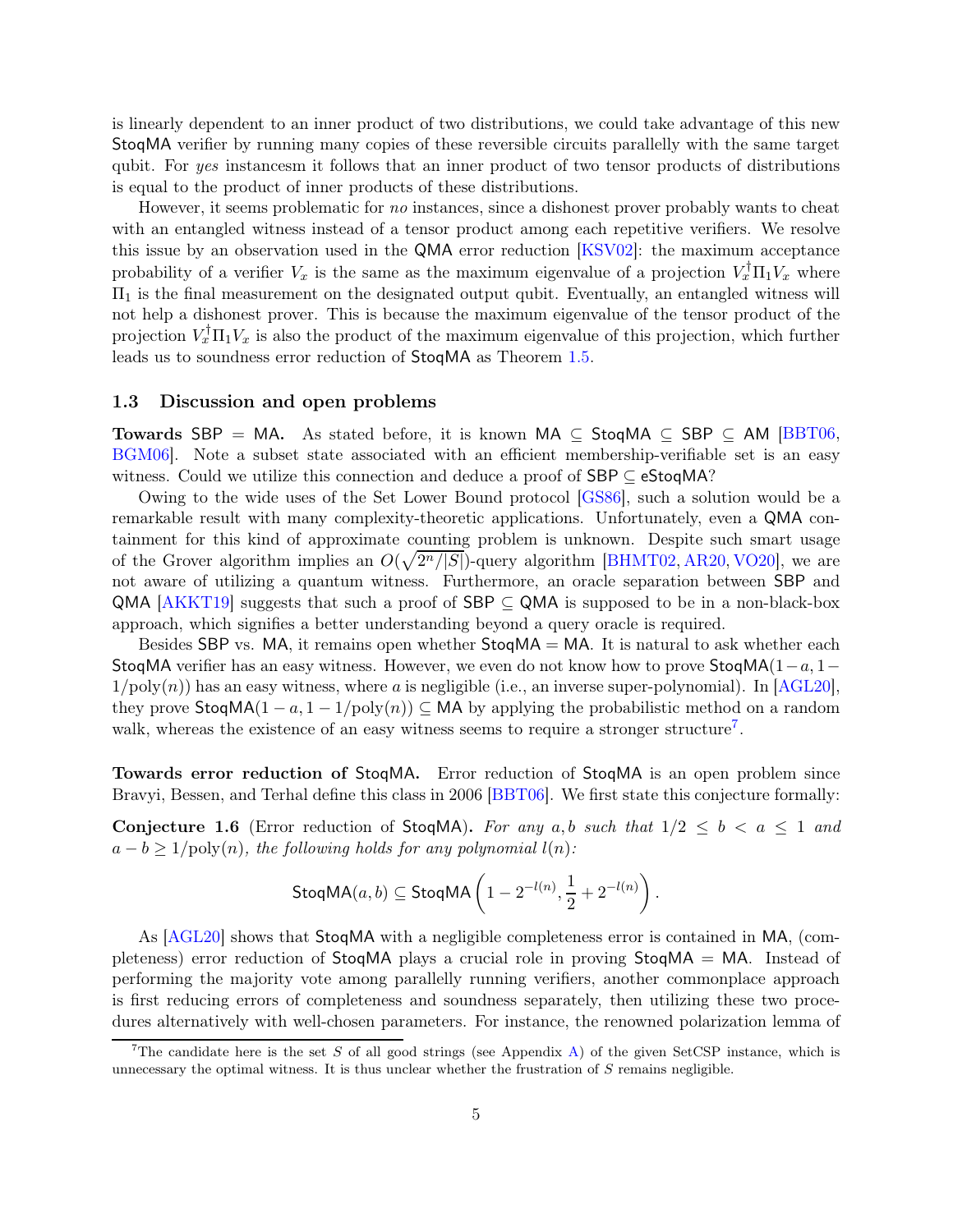SZK [\[SV03,](#page-20-11) [BDRV19\]](#page-18-10), and the space-efficient error reduction of QMA [\[FKYYL](#page-19-7)+16]. Since Theorem [1.5](#page-2-2) already states soundness error reduction of StoqMA, is it possible to also construct a completeness error reduction? Namely, a procedure that builds a new  $\text{StogMA}(1/2 + a'/2, 1/2 + b'/2)$ verifier from the given  $\text{StoqMA}(1/2 + a/2, 1/2 + b/2)$  verifier such that a' is super-polynomially close to 1. It seems to require new ideas since a direct analogue of the XOR lemma in the polarization lemma of SZK, such as Lemma 4.11 in [\[BDRV19\]](#page-18-10), does not work.

StoqMA with an exponentially small gap. Fefferman and Lin prove [\[FL18\]](#page-19-8) that PreciseQMA is as powerful as PSPACE, where PreciseQMA is a variant of  $\mathsf{QMA}(a, b)$  with an exponentially small gap  $a - b$ . Moreover, we know that both PreciseQCMA and PreciseMA are equal to NP<sup>PP</sup> [\[MN17\]](#page-20-6), where PreciseQCMA is a precise variant of QMA with a classical witness of the verifier. It is evident that PreciseStoqMA is between NP<sup>PP</sup> and PSPACE, also a variant of this class is exactly NP<sup>PP</sup> if we restrict the optimal witness to be classical. Does PreciseStoqMA an intermediate class between NPPP and PSPACE, or even strong enough to capture the full PSPACE power?

QMA with perfect soundness. As we proved in Proposition [1.4,](#page-2-1) StoqMA with perfect soundness is in NP where the promise gap could be arbitrarily small. What about QMA with perfect soundness? It is shown that this class is equivalent to  $NQP$  [\[KMY03\]](#page-20-12), which is also equivalent to  $coC=P$ . Moreover, the exact variant of the Non-Identity Check is NQP-complete [\[Tan10\]](#page-20-13). Could we provide any new characterization of NQP?

#### Paper organization

Section [2](#page-5-0) introduces useful terminologies and notations. Section [3](#page-7-2) proves that easy-witness StoqMA is contained in MA, which indicates a simplified proof of  $StoqMA_1 \subseteq MA$ , together with remarks on the limitations of classical-witness StoqMA. Section [4](#page-13-1) presents a new StoqMA-complete problem named reversible circuit distinguishability, and the complexity of this problem's exact variant, which infers StoqMA with perfect soundness is in NP. Employed with this new StoqMAcomplete problem, Section [5](#page-16-0) provides error reduction of StoqMA regarding soundness error.

# <span id="page-5-0"></span>2 Preliminaries

#### 2.1 Quantum computing

We here review the terminologies and notations of quantum computation used in this paper. We further refer to textbooks [\[NC02,](#page-20-14) [KSV02\]](#page-20-9) for a detailed introduction.

An *n*-qubit *quantum state* is a unit vector in the Hilbert space  $(\mathbb{C}^2)^{\otimes n}$ , where  $\otimes$  is the tensor product. The *computational basis* for this Hilbert space is  $\{|i\rangle : i \in \{0,1\}^n\}$ , also the *Hadamard* basis is  $\{|i\rangle : i \in \{+, -\}^n\}$  where  $|+\rangle = (|0\rangle + |1\rangle)/\sqrt{2}$  and  $|-\rangle = (|0\rangle - |1\rangle)/\sqrt{2}$ . For a quantum state  $|\psi\rangle$ , we denote  $\langle \psi |$  as its conjugate transpose. The *inner product* between two vectors  $|\psi\rangle$ and  $|\phi\rangle$  is referred to as  $\langle \psi | \phi \rangle$  and their outer product as  $|\psi\rangle \langle \phi|$ . For any vector  $|\psi\rangle \in (\mathbb{C}^2)^{\otimes n}$ , its  $l_2$ -norm is defined as  $\| |\psi\rangle \|_2 := \left( \sum_{i \in \{0,1\}^n} |\langle \psi | i \rangle|^2 \right)^{1/2}$ .

We then introduce some notations which is less commonplace and more particular for this paper: the support of  $|\psi\rangle$ ,  $supp(|\psi\rangle) := \{i \in \{0,1\}^n : \langle \psi | i \rangle \neq 0\}$ , is the set strings with non-zero amplitude.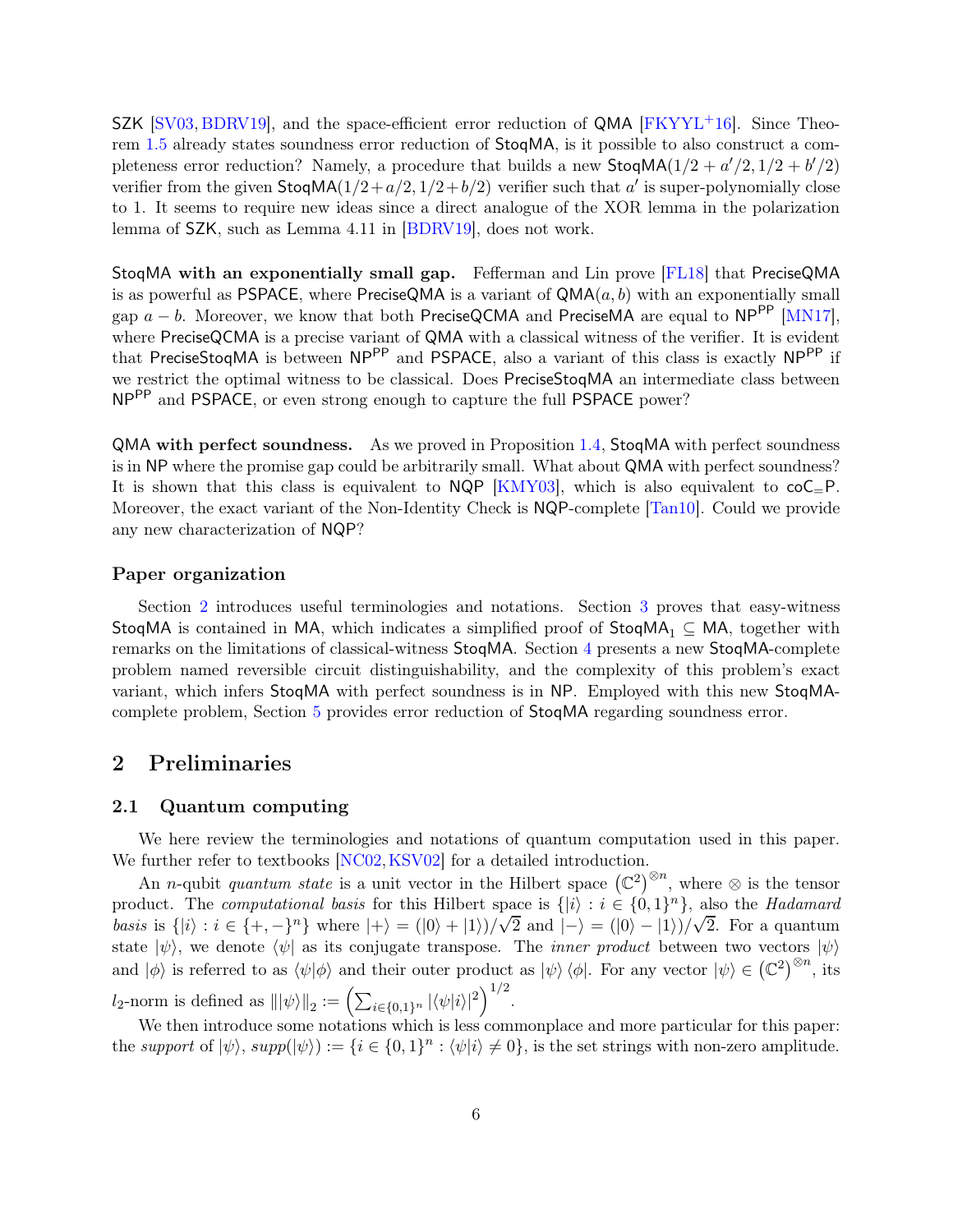A quantum state  $|\psi\rangle$  is non-negative of  $\langle i|\psi\rangle \geq 0$  for all  $i \in \{0,1\}^n$ . For any  $S \subseteq \{0,1\}^n$ , we refer the state  $|S\rangle := \frac{1}{\sqrt{2}}$  $|S|$  $\sum_{i \in S} |i\rangle$  to as the subset state corresponding to the set S [\[Wat00\]](#page-21-2).

#### <span id="page-6-0"></span>2.2 Complexity classes

A (promise) problem  $\mathcal{L} = (\mathcal{L}_{\text{yes}}, \mathcal{L}_{\text{no}})$  consists of two non-overlapping subsets  $\mathcal{L}_{\text{yes}}, \mathcal{L}_{\text{no}} \subseteq \{0, 1\}^*$ . We now define the complexity classes that are considered in this paper using the language of reversible circuits. We begin with a definition of MA.

<span id="page-6-2"></span>**Definition 2.1** (MA, adapted from [\[BBT06\]](#page-18-0)). A promise problem  $\mathcal{L} = (\mathcal{L}_{\text{yes}}, \mathcal{L}_{\text{no}}) \in \mathsf{MA}$  if there exists an MA verifier such that for any input  $x \in \mathcal{L}$ , an associated uniformly generated verification circuit  $V_x$  using only classical reversible gates (i.e. Toffoli, CNOT, X) on  $n := n_w + n_0 + n_+$  qubits and a computational-basis measurement on the output qubit, where  $n_w$  is the number of qubits for a witness, and  $n_0$  (or  $n_+$ ) is the number of  $|0\rangle$  (or  $|+\rangle$ ) ancillary qubits, such that

**Completeness.** If  $x \in \mathcal{L}_{yes}$ , then there exists an n-qubit non-negative state witness  $|w\rangle$  such that  $Pr[V_x \text{ accepts } |w\rangle] > 2/3.$ 

**Soundness.** If  $x \in \mathcal{L}_{\text{no}}$ , we have  $\Pr[V_x \text{ accepts } |w\rangle] \leq 1/3$  for any n-qubit witness  $|w\rangle$ .

<span id="page-6-3"></span>We refer the equivalence between Definition [2.1](#page-6-2) and the standard definition of MA to as Remark [2.2,](#page-6-3) which is firstly observed by [\[BDOT06\]](#page-18-2).

Remark 2.2 (Equivalent definitions of MA). The standard definition of MA only allows classical witnesses, viz. binary strings. To show it is equivalent to Definition [2.1,](#page-6-2) it suffices to prove the optimal witness for yes instances is classical. Notice that  $Pr[V_x \text{ accepts } |w\rangle] = \langle \psi_{\text{in}} | V_x \Pi_{\text{out}} V_x | \psi_{\text{in}} \rangle$ where  $|\psi_{\text{in}}\rangle := |w\rangle \otimes |0\rangle^{\otimes n_0} \otimes |+\rangle^{\otimes n_+}$  and  $\Pi_{\text{out}} = |0\rangle \langle 0|_1 \otimes I_{\text{else}}$ . Since  $V_x^{\dagger} \Pi_{\text{out}} V_x$  is a diagonal matrix, the optimal witness of  $V_x$  is clearly classical.

Analogously, we could define NP using classical reversible gates by setting  $n_+ = 0$  in Definition [2.1.](#page-6-2) Now we proceed with the definition of StoqMA. Namely replacing the measurement on the output qubit by a Hadamard basis, this generalization leads to the complexity class StoqMA:

**Definition 2.3** (StoqMA, adapted from [\[BBT06\]](#page-18-0)). A promise problem  $\mathcal{L} = (\mathcal{L}_{\text{yes}}, \mathcal{L}_{\text{no}}) \in \text{StoqMA}$  if there is a StoqMA verifier such that for any input  $x \in \mathcal{L}$ , a uniformly generated verification circuit  $V_x$  using Toffoli, CNOT, X gates on  $n := n_w + n_0 + n_+$  qubits and a Hadamard-basis measurement on the output qubit, where  $n_w$  is the number of qubits for a witness, and  $n_0$  (or  $n_+$ ) is the number of  $|0\rangle$  (or  $|+\rangle$ ) ancillary qubits, such that for efficiently computable functions  $a(n)$  and  $b(n)$ :

**Completeness.** If  $x \in \mathcal{L}_{\text{yes}}$ , then there exists an n-qubit non-negative state witness  $|w\rangle$  such that  $Pr[V_x \text{ accepts } |w\rangle] \geq a(n).$ 

**Soundness.** If  $x \in \mathcal{L}_{no}$ , we have  $Pr[V_x \text{ accepts } |w\rangle] \leq b(n)$  for any n-qubit witness  $|w\rangle$ .

Moreover,  $a(n)$  and  $b(n)$  satisfy  $1/2 \leq b(n) < a(n) \leq 1$  and  $a(n) - b(n) \geq 1/\text{poly}(n)$ .

<span id="page-6-1"></span>Error reduction of StoqMA remains open since this class defined in 2006 [\[BBT06\]](#page-18-0) since this class does not permit amplification of gap between thresholds  $a, b$  based on majority voting. Hence, the completeness-soundness gap is at least an inverse polynomial. We leave the remarks regarding non-negativity of witnesses and parameters to Remark [2.4:](#page-6-1)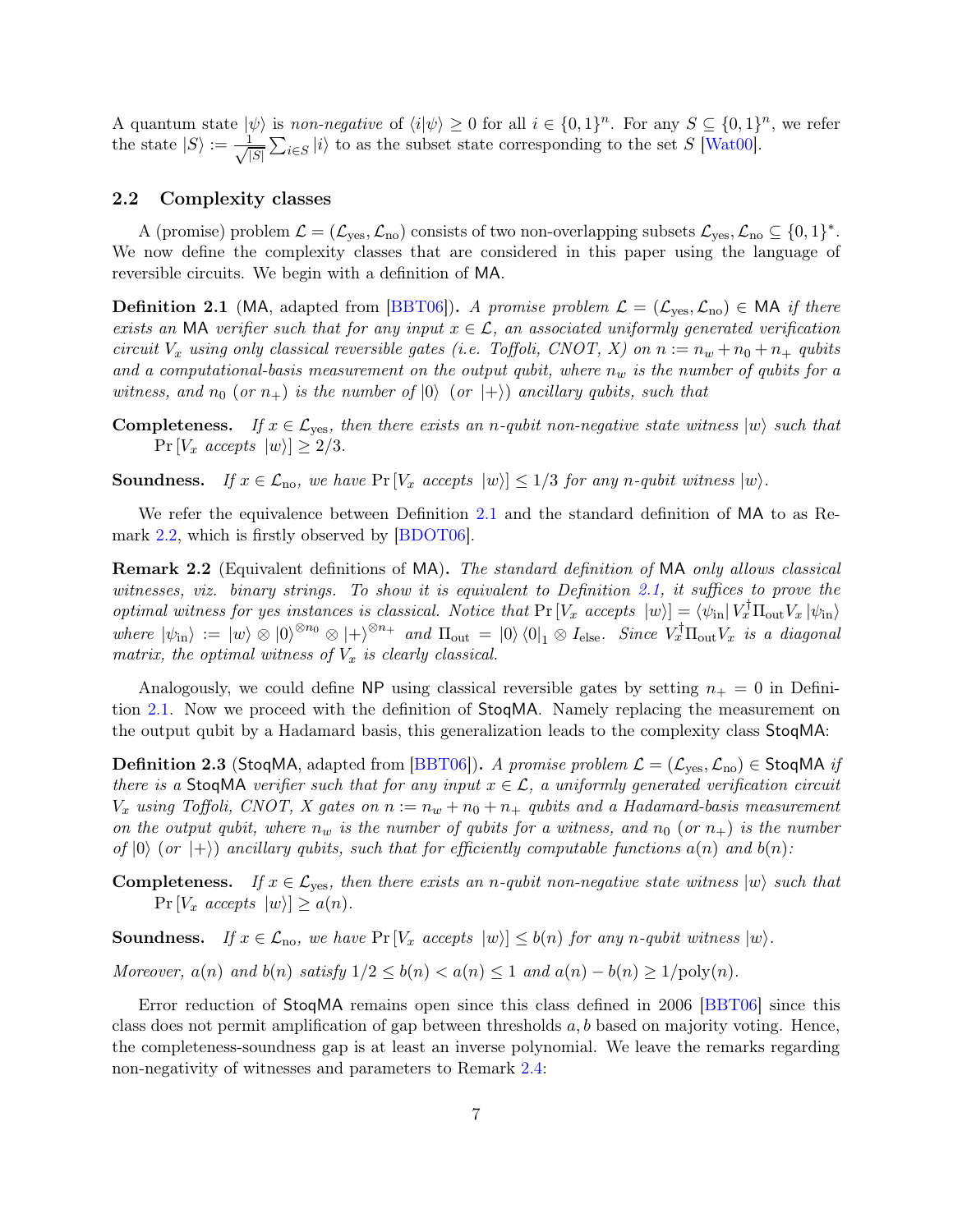Remark 2.4 (Optimal witnesses of a StoqMA verifier). Owing to the Perron-Frobenius theorem (see Theorem 8.4.4 in  $[HJ12]$ , a straightforward corollary is that  $\psi$  maximizing the acceptance probability has non-negative amplitudes in the computational basis, namely it suffices to consider only nonnegative witness for yes instances. Additionally, it is clear-cut that the acceptance probability for any non-negative witness  $|\psi\rangle$ , regardless of the optimality, is at least  $1/2$  by a direct calculation.

#### <span id="page-7-1"></span>2.3 Distribution testing

Distribution testing is generally about telling whether one probability distribution is close to the other. We further recommend a comprehensive survey [\[Can20\]](#page-19-10) for a detailed introduction.

We begin with the squared Hellinger distance  $d_H^2(D_0, D_1)$  between two (sub-)distributions  $D_0, D_1$ , where  $d_H^2(D_0, D_1) := \frac{1}{2} || |D_0\rangle - |D_1\rangle ||_2^2$  and  $|\overline{D}_k\rangle = \sum_i \sqrt{D_k(i)} |i\rangle$  for any  $k = 0, 1$ . This distance is comparable with the total variation distance (see Proposition 1 in [\[DKW18\]](#page-19-11)). We then introduce a specific model used for this paper, namely the dual access model:

<span id="page-7-3"></span>**Definition 2.5** (Dual access model, adapted from  $[CR14]$ ). Let D be a fixed distribution over  $[2^n]$ . A dual oracle for D is a pair of oracles  $(S_D, Q_D)$ :

- Sample access:  $S_D$  returns an element  $i \in [2^n]$  with probability  $D(i)$ . And it is independent of all previous calls to any oracle.
- Query access:  $\mathsf{Q}_D$  takes an input a query element  $j \in [2^n]$ , and returns the probability weight  $D(j)$  that the distribution D puts on j.

<span id="page-7-0"></span>We then explain how to implement these oracles here in Remark [2.6:](#page-7-0)

**Remark 2.6** (Implementation of dual access model). The sample access oracle in Definition [2.5](#page-7-3) could be implemented by running an independent copy of the circuit that generates the state  $|0\rangle|D_0\rangle +$  $|1\rangle|D_1\rangle$ , and measuring all qubits on the computational basis. Meanwhile, the query access oracle is substantially an efficient evaluation algorithm corresponding to the (sub-)distributions  $D_0, D_1$ .

In [\[CR14\]](#page-19-4), Cannonne and Rubinfeld show that approximating the total variation distance between two distributions within an additive error  $\epsilon$  requires only  $\Theta(1/\epsilon^2)$  oracle accesses (see Theorems 6 and 7 in [\[CR14\]](#page-19-4)). However, suppose we allow to utilize only sample accesses. In that case, such a task requires  $\Omega(N/\log N)$  samples even within constant accuracy (see Theorem 9 in  $[DKW18]$ , where N is the dimension of distributions.

## <span id="page-7-2"></span>3 StoqMA with easy witnesses

In this section, we will prove StoqMA with easy witnesses, viz. eStoqMA, is contained in MA. Easy witness is named in the flavor of the seminal easy witness lemma [\[IKW02\]](#page-19-12), which means that an *n*-qubit non-negative state witness of a **StoqMA** verifier has a *succinct* representation. In particular, there exists an efficient algorithm to output the coordinate of the given index. It is a straightforward generalization of subset states where the membership of the corresponding subset is efficiently verifiable. We here define eStoqMA formally:

**Definition 3.1** (eStoqMA). A promise problem  $\mathcal{L} = (\mathcal{L}_{\text{ves}}, \mathcal{L}_{\text{no}}) \in \text{eStoqMA}$  if there is a StoqMA verifier such that for any input  $x \in \mathcal{L}$ , a uniformly generated verification circuit  $V_x$  using only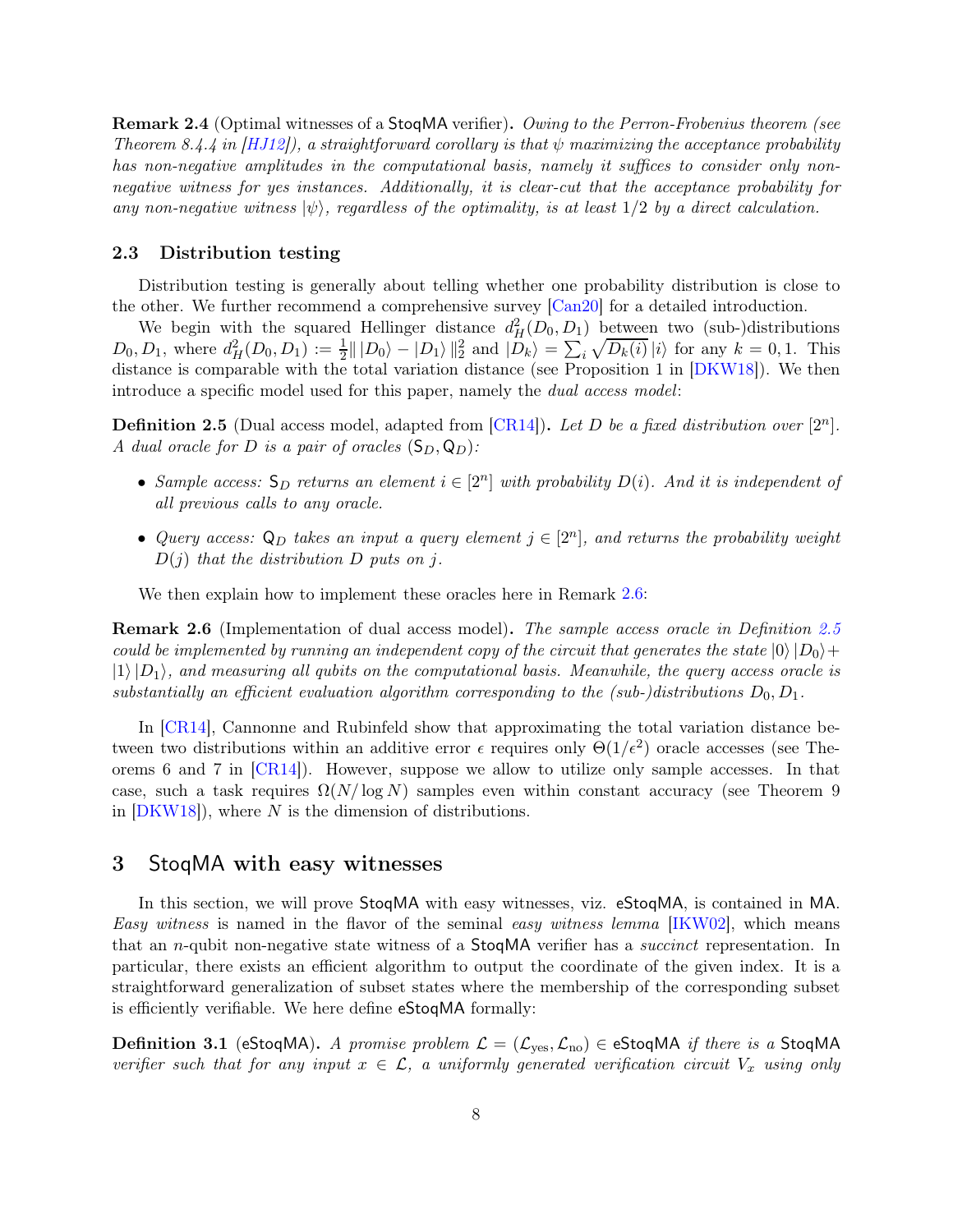Toffoli, CNOT, X gates on  $n := n_w + n_0 + n_+$  qubits and a Hadamard-basis measurement on the output qubit, where  $n_w$  is the number of qubits for a witness, and  $n_0$  (or  $n_+$ ) is the number of  $|0\rangle$  (or  $|+\rangle$ ) ancillary qubits, such that for efficiently computable functions  $a(n)$  and  $b(n)$ :

**Completeness.** There exists an n-qubit non-negative witness  $|w\rangle := \sum_{i \in \{0,1\}^n} \sqrt{D_w(i)} |i\rangle$  such that  $Pr[V_x \text{ accepts } |w\rangle] \geq a(n)$ , and there is an efficient algorithm  $\mathsf{Q}_w$  that outputs the coordinate  $D_w(i)$  of the given index  $i \in \{0,1\}^n$  in the distribution  $D_w$ .

**Soundness.** For any n-qubit witness  $|w\rangle$ , Pr  $[V_x \text{ accepts } |w\rangle] \leq b(n)$ .

Moreover,  $a(n)$  and  $b(n)$  satisfy  $1/2 \leq b(n) < \alpha(n) \leq 1$  and  $a(n) - b(n) \geq 1/\text{poly}(n)$ .

Distribution testing techniques inspire an MA containment of eStoqMA, as Theorem [3.2.](#page-8-1) Precisely, employed with the dual access model defined by Cannonne and Rubinfeld [\[CR14\]](#page-19-4), we obtain an empirical estimation with an inverse-polynomial accuracy of an eStoqMA verifier's acceptance probability, where both sample complexity and time complexity are efficient.

<span id="page-8-1"></span>**Theorem 3.2** (eStoqMA ⊆ MA). For any  $1/2 \le b < a \le 1$  and  $a - b \ge 1/\text{poly}(n)$ ,

$$
\mathsf{eStoqMA}(a,b) \subseteq \mathsf{MA}\left(\frac{9}{16},\frac{7}{16}\right).
$$

In [\[BBT06,](#page-18-0) [BT10\]](#page-19-0), Bravyi, Bessen, and Terhal proved  $\text{StoqMA}_1 \subseteq MA$ , utilizing a relatively complicated random walk based argument. By taking advantage of eStoqMA, we here provide a simpler proof by plugging Proposition [3.3](#page-8-2) into Theorem [3.2:](#page-8-1)

#### <span id="page-8-2"></span>Proposition 3.3. StoqMA<sub>1</sub>  $\subseteq$  eStoqMA.

The proof of Proposition [3.3](#page-8-2) straightforwardly follows from the definition of SetCSP (see Definition  $A.1$ ), namely any  $SetCSP_{0,1/poly}$  instance obviously has an easy witness, and it is indeed optimal. We leave the technical details regarding SetCSP in Appendix [A.](#page-21-1)

<span id="page-8-0"></span>How strong is the eStoqMA? Remark [3.4](#page-8-0) suggests eStoqMA seems more powerful than cStoqMA:

Remark 3.4 (eStoqMA is not trivially contained in cStoqMA). A classical witness is clearly also an easy witness, but the opposite is not necessarily true. Even though Merlin could send the algorithm  $\mathsf{Q}_{D_w}$  as a classical witness to Arthur, Arthur merely can prepare  $|w\rangle$  by a post-selection, which means cStoqMA does not trivially contain eStoqMA.

Furthermore, the proof of  $\text{StogMA}(a, b)$  with classical witnesses is in MA  $\text{[Gri20]}$  $\text{[Gri20]}$  $\text{[Gri20]}$  could preserve completeness and soundness parameters. By inspection, it is clear-cut that this proof even holds when the gap  $a - b$  is arbitrarily small, whereas the proof of Theorem [3.2](#page-8-1) works only for inversepolynomial accuracy. Further remarks of classical witness' limitations can be found in Section [3.3.](#page-11-0)

#### 3.1 eStoqMA  $\subset$  MA: the power of distribution testing

<span id="page-8-3"></span>To derive an MA containment of eStoqMA, it suffices to distinguish two non-negative states within an inverse-polynomial accuracy regarding the inner product (i.e., squared Hellinger distance). Utilizing both sample accesses and query accesses, we could approximate an acceptance probability of an eStoqMA verifier within an additive error  $\epsilon$ , and the number of required sample and query accesses are both  $\Theta(1/\epsilon^2)$ . Our construction tightly follows Theorem 6 in [\[CR14\]](#page-19-4).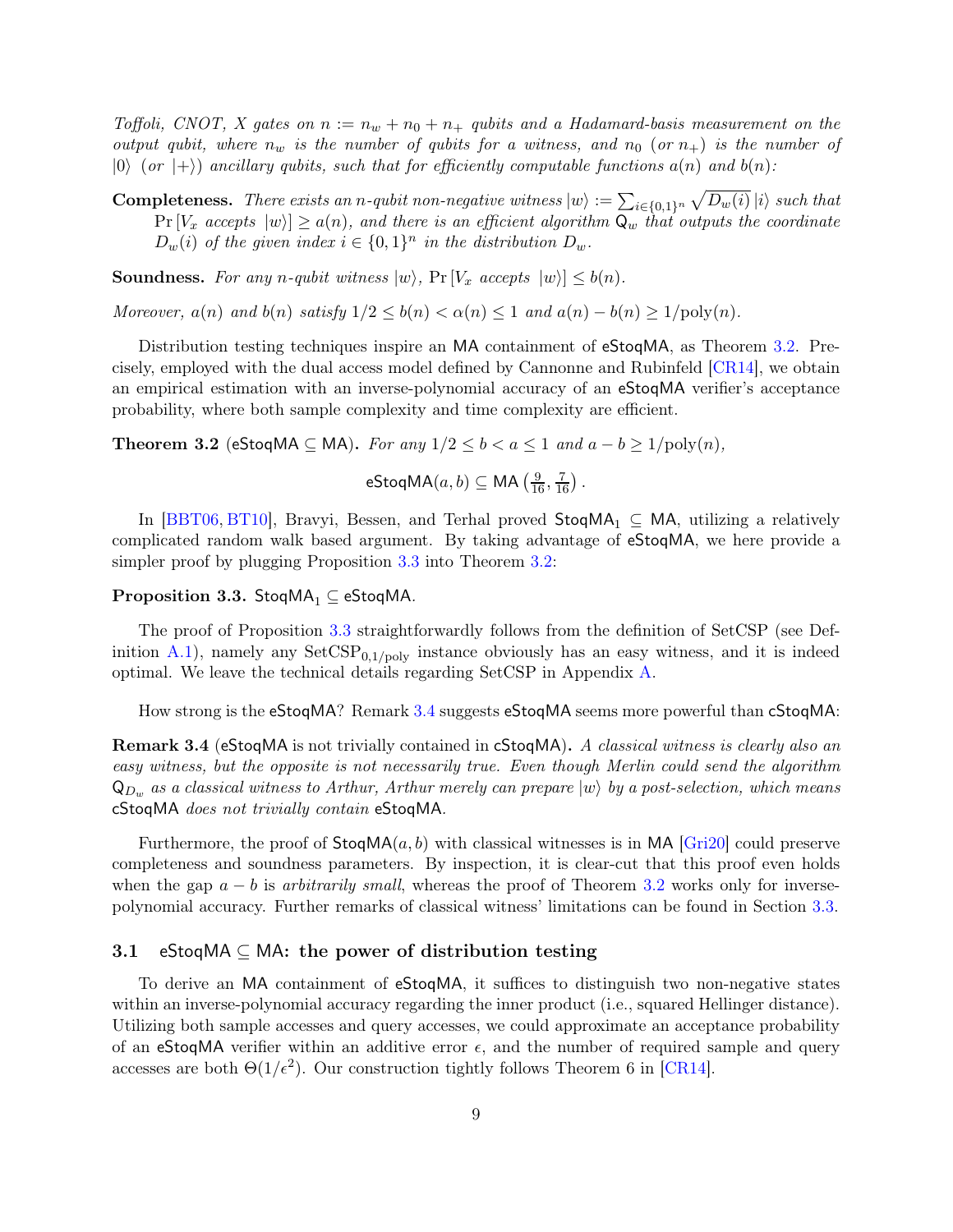**Lemma 3.5** (Approximating a single-qubit Hadamard-basis measurement). In the dual access model, there is a randomized algorithm  $\mathcal T$  which takes an input  $x$ ,  $1/2 \leq b(|x|) < a(|x|) \leq 1$ , as well as access to  $(S_D, Q_D)$ , where the quantum state before the measurement is  $|\psi\rangle = \sum_{i \in [2^n]} \sqrt{D(i)} |i\rangle$ . After making  $O(1/(a-b)^2)$  calls to the oracles,  $\mathcal T$  outputs either ACCEPT or REJECT such that:

- If  $\frac{1}{2} || |D_0\rangle + |D_1\rangle||_2^2 \geq a, \mathcal{T}$  outputs ACCEPT with probability at least 9/16;
- If  $\frac{1}{2} || |D_0\rangle + |D_1\rangle||_2^2 \leq b$ ,  $\mathcal{T}$  outputs ACCEPT with probability at most 7/16,

where  $D_a$   $(a \in \{0,1\})$  is a sub-distribution such that  $\forall i \in \{0,1\}^{n-1}, D_a(i) := D(a||i)$ .

*Proof.* To construct this algorithm  $\mathcal{T}$ , we begin with estimating the quantity  $||D_0\rangle + |D_1\rangle||_2^2/2||D_1||_1$ up to some additive error  $\epsilon := (a - b)/8$ . We first observe that

<span id="page-9-1"></span>
$$
\frac{\||D_0\rangle + |D_1\rangle\|_2^2}{2\|D_1\|_1} = \frac{1}{2} \sum_{i \in \{0,1\}^{n-1}} \left(1 + \frac{\sqrt{D_0(i)}}{\sqrt{D_1(i)}}\right)^2 \frac{D_1(i)}{\|D_1\|_1} = \mathop{\mathbb{E}}_{i \sim D_1/||D_1||_1} \left[\frac{1}{2} \left(1 + \frac{\sqrt{D_0(i)}}{\sqrt{D_1(i)}}\right)^2\right].
$$
 (1)

Since the inner product is symmetric, it also implies  $\frac{\| |D_0\rangle + |D_1\rangle \|_2^2}{2\|D_0\|_1} = \mathbb{E}_{i \sim D_0 / \|D_0\|_1} \left[ \frac{1}{2} \right]$ 2  $\left(1 + \right)$  $\left.\frac{\sqrt{D_1(i)}}{\sqrt{D_0(i)}}\right)\right].$ Notice if  $D_1(i) = 0$  for some i, the corresponding point will never be sampled. T only require to achieve an empirical estimate of this expected value, which suffices to utilize  $m = O\left(\frac{1}{a} - b\right)^2$  $\setminus^2$  $||D_1||_1.$ 

samples  $s_i$  from  $D_1$ , querying  $D_0(s_i)$  and  $D_1(s_i)$ , and computing  $X_i = \frac{1}{2}$ 2  $\left(1 + \right)$  $\sqrt{D_0(s_i)}$ 

Now we proceed with the explicit construction of  $\mathcal{T}$ , as Algorithm [1.](#page-9-0)

Algorithm 1:  $O(1/(a-b)^2)$ -additive approximation tester  $\mathcal{T}$  of  $\frac{1}{2}|||D_0\rangle + |D_1\rangle||_2^2$ 

**Require:**  $\mathsf{S}_D$  and  $\mathsf{Q}_D$  oracle accesses; parameters  $\frac{1}{2} \leq b < a \leq 1$ . Set  $m, m' := \Theta(1/\epsilon^2)$ , where  $\epsilon := (a - b)/8$ ; Draw samples  $o_1, \dots, o_{m'}$  from  $D_{\text{out}} :=$  marginal distribution of the designated output qubit; Compute  $\hat{Z} := \frac{1}{m'} \sum_{i=1}^{m'} Z_i$ , where  $Z_i := o_i$ ; Draw samples  $s_1, \cdots, s_m$  from D; For  $i = 1, \dots, m$  Do If  $\hat{Z} \ge \frac{1}{2}$  Then with  $\mathsf{Q}_D$ , get  $X_i := \frac{1}{2}$  $\left(1 + \right)$  $\sqrt{D_0(s_i)}$  $\Big)^2;$ **Else** with  $\mathsf{Q}_D$ , get  $X_i := \frac{1}{2}$  $\left(1 + \right)$  $\sqrt{D_1(s_i)}$  $\Big)^2;$ End Compute  $\hat{X} := \frac{1}{m} \sum_{i=1}^{m} X_i;$ If  $\hat{Z} \ge \frac{1}{2}$  and  $\hat{X}\hat{Z} \ge \frac{1}{2}(a+b)$  Then output ACCEPT;

<span id="page-9-0"></span>Else If  $\hat{Z} < \frac{1}{2}$  and  $\hat{X}(1 - \hat{Z}) \ge \frac{1}{2}$  $\frac{1}{2}(a+b)$  Then output ACCEPT; Else output REJECT;

**Analysis.** Define random variables  $Z_i$  as in Algorithm [1.](#page-9-0) We obviously have  $\mathbb{E}[Z_i] = ||D_1||_1 \in$ [0, 1]. Since all  $Z_i$ s' are independent, a Chernoff bound ensures

<span id="page-9-2"></span>
$$
\Pr\left[\left|\hat{Z} - \|D_1\|_1\right| \le \epsilon\right] \ge 1 - 2e^{-2m'/\epsilon^2},\tag{2}
$$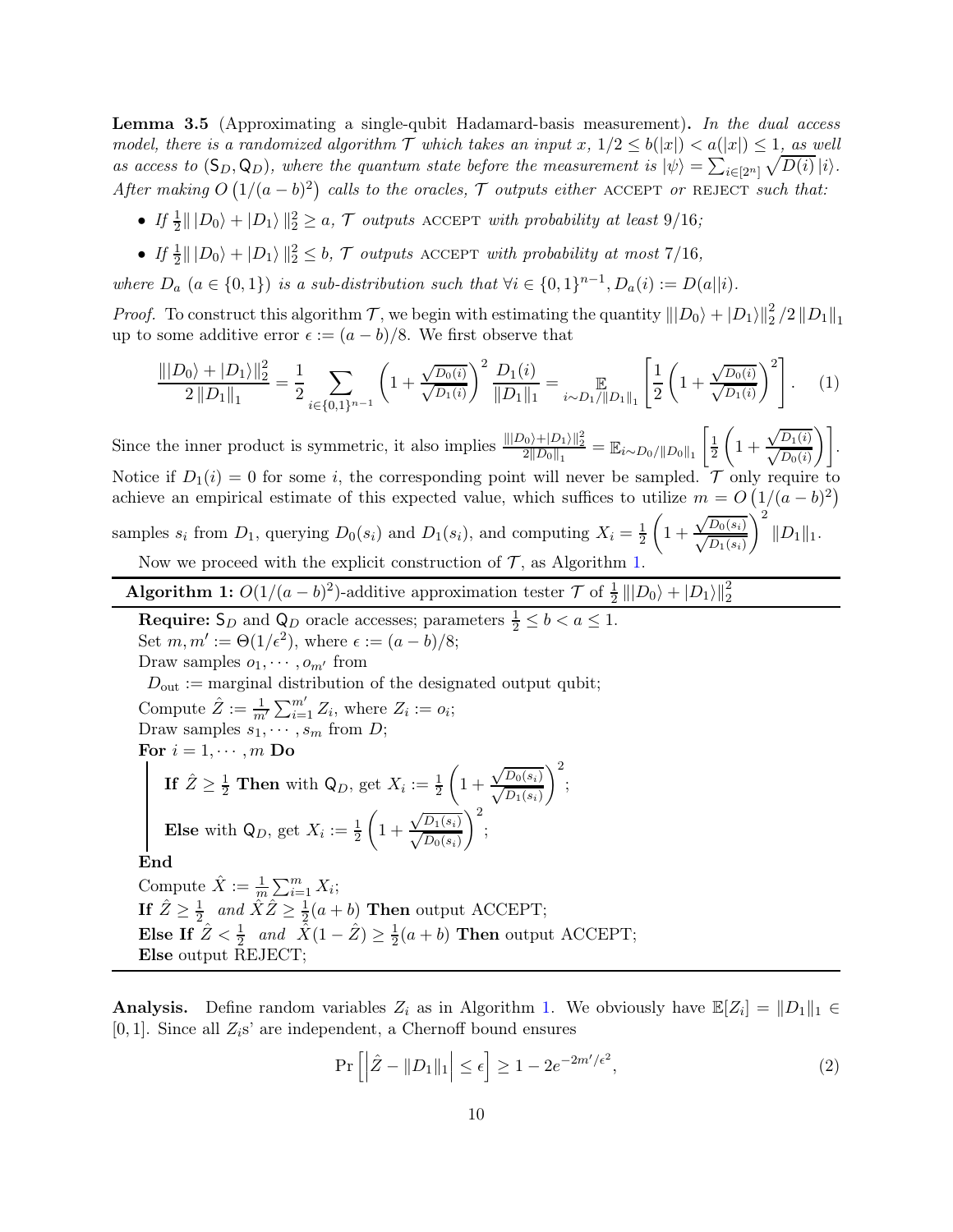which is at least  $3/4$  by an appropriate choice of  $m'$ .

Note drawing samples from  $p_0$  implicitly by post-selecting the output qubit to be 0. However, due to the inner product's symmetry and  $||D_0||_1 + ||D_1||_1 = 1$ , there must exist  $i \in \{0, 1\}$  such that  $||D_i||_1 \geq 1/2$ . Hence, the required sample complexity will be enlarged merely by a factor of 2.

Let us also define random variables  $X_i$  as in Algorithm [1.](#page-9-0) W.L.O.G. assume that  $||D_1||_1 \ge$  $1/2 \geq ||D_0||_1$ . By Equation [\(1\)](#page-9-1), we obtain  $\mathbb{E}_{i \sim D_1/\|D_1\|_1}[X_i] = |||D_0\rangle + |D_1\rangle||_2^2/2||D_1||_1$ . Because the  $X_i$ 's are independent and takes value in [1/2, 1], by Chernoff bound,

<span id="page-10-0"></span>
$$
\Pr\left[\left|\hat{X} - \frac{\||D_0\rangle + |D_1\rangle\|_2^2}{2\|D_1\|_1}\right| \le \epsilon\right] \ge 1 - 2e^{-2m/\epsilon^2}.\tag{3}
$$

 $\Box$ 

Therefore, by our choice of m,  $\hat{X}$  is an  $\epsilon$ -additive approximation of  $||D_0\rangle + |D_1\rangle||_2^2/2||D_1||_1$  with probability at least 3/4. Note that  $X_i, Z_i$  are independent, we obtain  $\mathbb{E} \left[ \hat{X} \hat{Z} \right] = \frac{1}{2}$  $\frac{1}{2}$  |||D<sub>0</sub> $\rangle + |D_1\rangle$ ||<sup>2</sup><sub>2</sub>. Hence, notice  $1/2 \leq ||D_1||_1 \leq 1$  and  $1/2 \leq \frac{1}{2} |||D_0\rangle + |D_1\rangle||_2^2 \leq 1$ , by combining Equations [\(2\)](#page-9-2) and  $(3)$ , we obtain with probability  $9/16$ :

$$
\hat{X}\hat{Z} \le \left(\frac{\||D_0\rangle + |D_1\rangle\|_2^2}{2\|D_1\|_1} + \epsilon\right) \left(\|D_1\|_1 + \epsilon\right) \le \frac{1}{2} \left(\|D_0\rangle + |D_1\rangle\right\|_2^2 + \epsilon^2 + \epsilon + 2\epsilon \le \frac{1}{2} \left(\|D_0\rangle + |D_1\rangle\right\|_2^2 + 4\epsilon;
$$
\n
$$
\hat{X}\hat{Z} \ge \left(\frac{\||D_0\rangle + |D_1\rangle\|_2^2}{2\|D_1\|_1} - \epsilon\right) \left(\|D_1\|_1 - \epsilon\right) \ge \frac{1}{2} \left(\|D_0\rangle + |D_1\rangle\right\|_2^2 + \epsilon^2 - \epsilon - 2\epsilon \ge \frac{1}{2} \left(\|D_0\rangle + |D_1\rangle\right\|_2^2 - 4\epsilon.
$$

It implies that  $Pr\left[\left|\hat{X}\hat{Z}-\frac{1}{2}\right|$  $\frac{1}{2}|||D_0\rangle + |D_1\rangle||_2^2 \le 4\epsilon \le 9/16$ . We thereby conclude that

- If  $\frac{1}{2} \Vert |D_0\rangle + |D_1\rangle \Vert_2^2 \ge a$ , then  $\hat{X}\hat{Z} \ge a 4\epsilon$  and  $\mathcal T$  outputs ACCEPT w.p. at least 9/16.
- If  $\frac{1}{2} \Vert |D_0\rangle + |D_1\rangle \Vert_2^2 \leq b$ , then  $\hat{X}\hat{Z} \leq b + 4\epsilon$  and  $\mathcal{T}$  outputs ACCEPT w.p. at most 7/16.

Furthermore, the algorithm  $\mathcal T$  makes  $m'+2m$  calls for  $\mathsf{S}_D$  and  $m$  calls for  $\mathsf{Q}_D$ .

It is worthwhile to mention that this construction in the proof of Theorem [3.2](#page-8-1) is optimal regarding the sample complexity, as Theorem 7 in [\[CR14\]](#page-19-4).

Finally, we complete the proof of Theorem [3.2](#page-8-1) by Lemma [3.5.](#page-8-3)

*Proof of Theorem [3.2.](#page-8-1)* Given an  $e^{StoqMA(a, b)}$  verifier  $V_x$ , we here construct a MA verifier  $V'_x$  that follows from Algorithm [1](#page-9-0) in Lemma [3.5:](#page-8-3)

- (1) For each call to the sample oracle  $S_{D_w}$ , we run the eStoqMA verifier  $V_x$  (without measuring the output qubit) with the witness  $w$ , and draw samples by performing measurements:
	- For samples  $s_i$   $(1 \leq i \leq m)$  from distribution D, measure all qubits utilized by the verification circuit in the computational basis;
	- For samples  $o_j$   $(1 \le j \le m')$  from distribution  $D_{\text{out}}$ , measure the designated output qubit in the computational basis.
- (2) For each call to the query oracle  $\mathsf{Q}_{D_w}$  with index i, find the corresponding index i' at the beginning by performing the permutation associated with  $V_x^{\dagger}$  on i, and then evaluate the value  $D_w(i')$  by the given algorithm associated with this easy witness.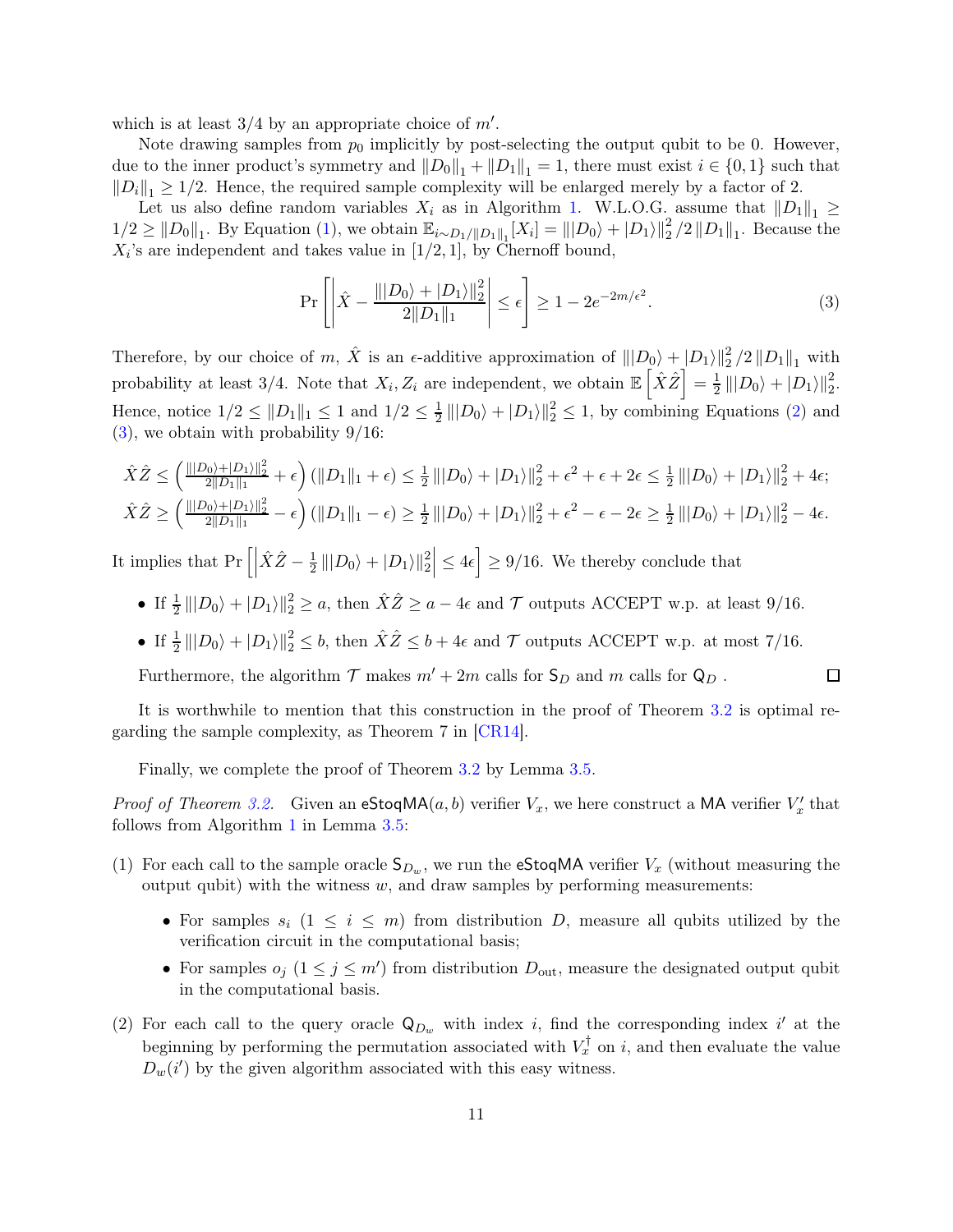(3) Compute an empirical estimation of  $\frac{1}{2}|||D_0\rangle + |D_1\rangle||_2^2$  as Algorithm [1,](#page-9-0) and then decide whether  $V_x$  accepts  $w$ .

The circuit size of  $V'_x$  is a polynomial of  $|x|$  since both sample and query complexity are efficient. We thus conclude that the new MA verifier  $V'_x$  is efficient, and only requires  $O(1/(a-b)^2)$  copies of the witness  $w$ , which finishes the completeness case.

For the soundness case, the acceptance probability  $p_{\text{acc}}$  of the eStoqMA verifier  $V_x$  for all witnesses is obviously upper-bounded by b, regardless of whether witnesses are easy or not. Furthermore, entangled witnesses are useless since we draw samples by performing measurements separately. Hence, the maximum acceptance probability of the new MA verifier  $V'_x$  is also at most b. 囗

#### 3.2 StoqMA with perfect completeness is in eStoqMA

Now we complete proof of Proposition [3.3.](#page-8-2) The terminologies of SetCSP can be found in Appendix [A.](#page-21-1)

*Proof of Proposition [3.3.](#page-8-2)* By Theorem [A.2,](#page-21-4) we know that  $SetCSP_{0,1/poly}$  is  $StoqMA_1$ -complete, so it suffices to show that  $\mathrm{SetCSP}_{0,1/\mathrm{poly}}$  is contained in  $\mathsf{eStoqMA}_1.$ 

By Lemma [A.6,](#page-22-0) given a SetCSP<sub>0,b</sub> instance C, we can construct a StoqMA $(1, 1 - b/2)$  verifier. The corresponding subset  $S \subseteq \{0,1\}^n$ , where S satisfies all set-constraints of C, is an optimal witness. It is left to show that this subset states is an easy witness.

We here achieve the proof by inspection. Let S be the set of all good strings of C, then set-unsat $(C, S) = 0$ . Notice that  $x \in S$  is a good string of C iff x is a good string of all setconstraints  $C_i(1 \leq i \leq m)$ . So the membership of S can be decided efficiently, namely the subset state  $|S\rangle$  is an easy witness. state  $|S\rangle$  is an easy witness.

Together with Theorem [3.2,](#page-8-1) we conclude a straightforward corollary by Proposition [3.3.](#page-8-2)

Corollary 3.6. StoqMA<sub>1</sub>  $\subseteq$  MA.

#### <span id="page-11-0"></span>3.3 Limitations of classical-witness StoqMA

We will first present the proof of  $cStoqMA \subseteq MA$  that preserves both completeness and soundness parameters, and then briefly discuss the limitations of StoqMA with classical witnesses.

A parameter-preserving proof of cStoqMA  $\subseteq$  MA. We illustrate the intuition by a simple observation: for any  $s \in \{0,1\}^n$  and any reversible circuit U, we have  $\langle s|U^{\dagger}|+\rangle \langle +|_1 U|s\rangle = \frac{1}{2} +$ 1  $\frac{1}{2} \langle s | U^{\dagger} X_1 U | s \rangle$  since  $| + \rangle \langle +| = \frac{1}{2}$  $\frac{1}{2}(X+I)$ . It is time to proceed with the actual proof.

<span id="page-11-1"></span>**Proposition 3.7** ( [\[Gri20\]](#page-19-13)). For any  $1/2 \leq b < a \leq 1$  and  $a - b \geq 1/\text{poly}(n)$ ,

$$
\mathsf{cStoqMA}(a,b) \subseteq \mathsf{MA}(2a-1,2b-1).
$$

*Proof.* Given a cStoqMA verifier  $V_x$  on  $n = n' + n_0 + n_w$  qubits where n' is the number of qubits of a witness, we construct a new MA verifier  $\tilde{V}_x$  on  $n = n' + n_0 + n_w$  qubits: first run the verification circuit  $V_x$  (without measuring the output qubit), then apply an X gate on the output qubit, after that run the verification circuit's inverse  $V_x^{\dagger}$ , finally measure the first  $n' + n_0$  qubits in the computational basis;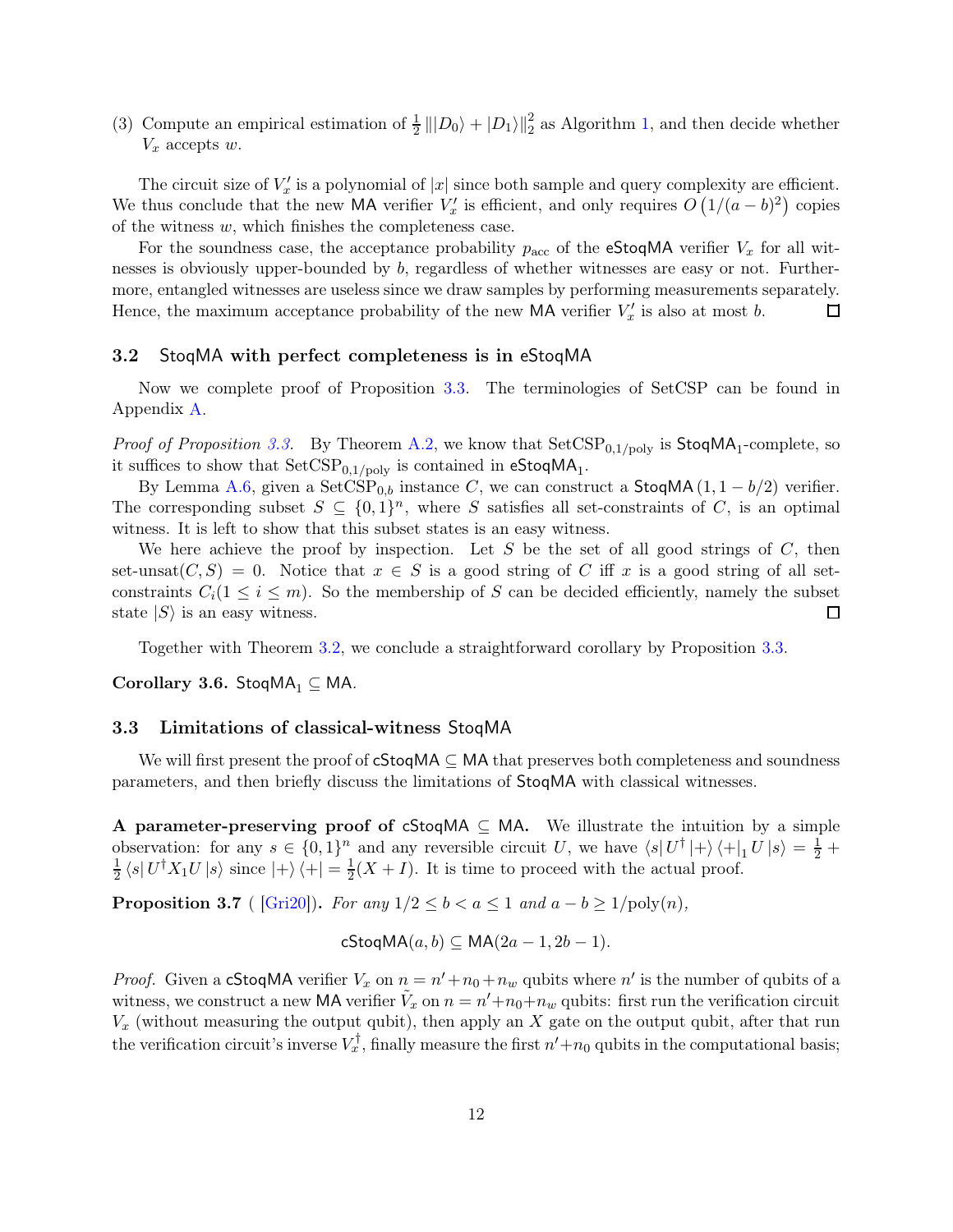$\tilde{V}_x$  accepts iff the first n' bits of the measurement outcome is exactly  $s_1 \cdots s_{n'}$  and the remained bits are all zero.

We then calculate the acceptance probability of a classical witness  $|s\rangle$  of a **cStoqMA** verifier  $V_x$ , where  $w = w_1 \cdots w_{n'} \in \{0, 1\}^{n'}$ . Notice  $|+\rangle \langle +| = \frac{1}{2}$  $\frac{1}{2}(I+X)$ , we obtain

<span id="page-12-1"></span>
$$
\Pr\left[V_x \text{ accepts } s\right] = ||\ket{+}\bra{+}_{1} V_x \ket{s} |0^{n_0}\ket{+}^{\otimes n_+}||_2^2
$$
  
=  $\frac{1}{2} + \frac{1}{2} \bra{s} \bra{0^{n_0}} \bra{+}^{\otimes n_+} V_x^{\dagger} (X \otimes I_{n-1}) V_x \ket{s} |0^{n_0}\ket{+}^{\otimes n_+}.$  (4)

By a straightforward calculation, the acceptance probability of a classical witness  $|s\rangle$  of  $\tilde{V}_x$  is

<span id="page-12-2"></span>
$$
\Pr\left[\tilde{V}_x \text{ accepts } s\right] = \langle R|R\rangle \text{ where } |R\rangle := \left(\langle s|\langle 0^{n_0} | \otimes I_{n_+}\right) V_x^{\dagger} \left(X \otimes I_{n-1}\right) V_x |s\rangle |0^{n_0}\rangle |+\rangle^{\otimes n_+}.
$$
 (5)

It is evident that  $|R\rangle$  is a subset state and supp $(|R\rangle) \subseteq \{0,1\}^{n_+}$ . Together with Equations [\(4\)](#page-12-1) and [\(5\)](#page-12-2), we have completed the proof by noticing

$$
\Pr\left[V_x \text{ accepts } s\right] = \frac{1}{2} + \frac{1}{2} \langle + |^{\otimes n_+} | R \rangle = \frac{1}{2} + \frac{1}{2} \langle R | R \rangle = \frac{1}{2} + \frac{1}{2} \Pr\left[\tilde{V}_x \text{ accepts } s\right].
$$

Could we extend Proposition [3.7](#page-11-1) from a classical witness to a probabilistic witness  $\sum_{s_i} \sqrt{D(i)} |s_i\rangle$ with a polynomial-size support<sup>[8](#page-12-3)</sup>? Notice that the crucial equality  $\langle +|^{ \otimes n_+} |R\rangle = \langle R|R\rangle$  utilized in Proposition [3.7](#page-11-1) does not hold anymore, we need an efficient evaluation algorithm calculating  $D(i)$ given an index i. Moreover, we have to calculate each coordinate's contribution on the acceptance probability separately, so the accumulated additive error is still supposed to be inverse-polynomial, which indicates the support size of this probabilistic witness is *negligible* for some polynomial.

In addition, the proof of Proposition [3.7](#page-11-1) immediately infers the *precise variant* of StogMA with classical witnesses, where the completeness-soundness gap is exponentially small, is equal to PreciseMA. However, the proof of Theorem [3.2](#page-8-1) no longer works for precise scenarios, indicating that StoqMA with classical witness seems not interesting.

Classical witness is not optimal for any StoqMA verifier. By combining StoqMA<sub>1</sub>  $\subseteq$  MA<sub>1</sub> and the gadget in the proof of Proposition [A.7,](#page-22-1) we could construct a  $StoqMA<sub>1</sub>$  verifier such that a classical witness is optimal. However, it does not mean that a classical witness is optimal for any  $StogMA<sub>1</sub>$  verifier. In fact, Proposition [3.8](#page-12-0) below provides a simple counterexample.

# <span id="page-12-0"></span>**Proposition 3.8.** A classical witness is not optimal for any  $StoqMA_1$  verifier.

*Proof.* Consider a  $\text{StoqMA}_1$  verifier  $V_x$  that uses only identity gates, then

- (1) For all classical witness  $s_i \in \{0,1\}^{n_w}$ ,  $\Pr[V_x \text{ accepts } s_i] = \frac{1}{2}$  since  $\langle R_0 | R_1 \rangle = 0$  where the resulting state before the measurement is  $|0\rangle \otimes |R_0\rangle + |1\rangle \otimes |R_1\rangle$ .
- (2) For any classical witness  $s_i, s_j \in \{0,1\}^{n_w}$  such that  $s_i$  and  $s_j$  are identical except for the first bit, one can construct a witness  $|s\rangle = \frac{1}{\sqrt{s}}$  $\frac{1}{2}$   $|s_i\rangle + \frac{1}{\sqrt{2}}$  $\frac{1}{2} |s_j\rangle$ , Pr [ $V_x$  accepts  $s$ ] = 1 since  $\langle R_0|R_1\rangle = 1$ .

We thus conclude that classical witness is not optimal for this  $\mathsf{StoqMA}_1$  verifier.

However, this impossibility result is unknown for an easy witness of any StoqMA verifier yet.

 $\Box$ 

<span id="page-12-3"></span><sup>8</sup>Such witnesses are clearly easy witnesses, but not all easy witnesses have polynomial-bounded size support.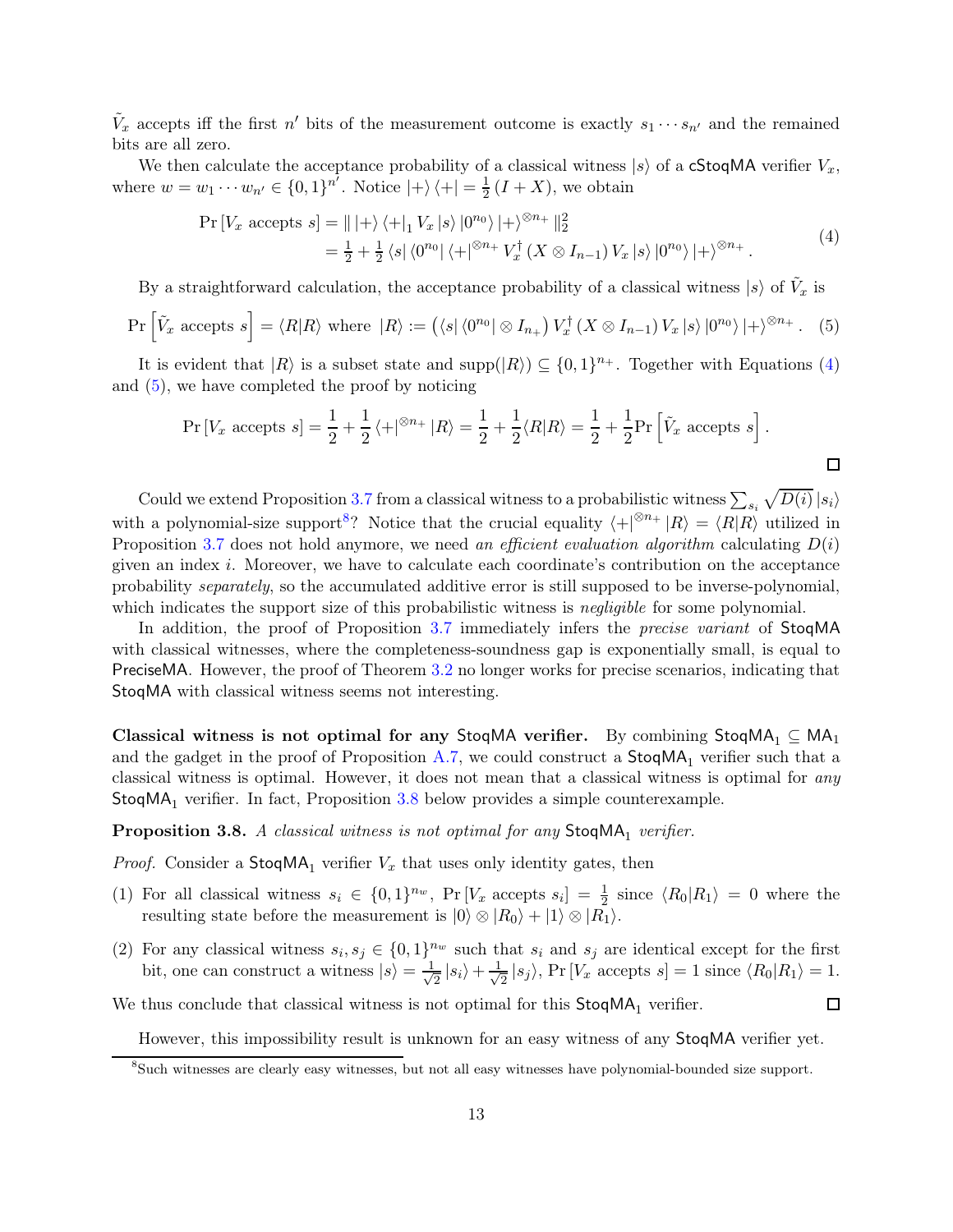# <span id="page-13-1"></span>4 Complexity of reversible circuit distinguishability

This section will concentrate on the complexity classification of distinguishing reversible circuits, namely given two efficient reversible circuits, and decide whether there is a non-negative state that tells one from the other. With randomized ancillary bits, this problem is StoqMA-complete, as Theorem [4.2.](#page-13-0) However, this problem's exact variant, namely assuming these two reversible circuits are equal for no instances (viz. StoqMA with perfect soundness), is NP-complete (see Proposition [4.3\)](#page-14-0). Moreover, Theorem [4.2](#page-13-0) also implies that distinguishing reversible circuits without any randomized ancillary bit is NP-complete, which signifies a simplified proof of [\[Jor14\]](#page-20-5).

#### <span id="page-13-4"></span>4.1 Reversible circuit distinguishability is StoqMA-complete

<span id="page-13-2"></span>We begin with the formal definition of the *Reversible Circuit Distinguishability* problem.

Definition 4.1 (Reversible Circuit Distinguishability). Given a classical description of two reversible circuits  $C_0, C_1$  (using Toffoli, CNOT, X gates) on  $n := n_w + n_0 + n_+$  qubits, where  $n_w$  is the number of qubits of a non-negative state witness  $|w\rangle$ ,  $n_0$  is the number of  $|0\rangle$  ancillary qubits, and  $n_+$  is the number of  $\ket{+}$  ancillary qubits. Let the resulting state before measuring the designated output qubit be  $|R_i\rangle := C_i |w\rangle |0\rangle^{\otimes n_0} |+\rangle^{\otimes n_+}, i \in \{0,1\}.$  Promise that  $C_0$  and  $C_1$  are either **far** enough or close enough, decide whether

- Yes  $(\alpha$ -far): there exists a non-negative witness  $|w\rangle$  such that  $\frac{1}{2}||R_0\rangle |R_1\rangle||_2^2 \ge \alpha$ ;
- No ( $\beta$ -close): for any non-negative witness  $|w\rangle$ , then  $\frac{1}{2}||R_0\rangle |R_1\rangle||_2^2 \leq \beta$ ;

where  $\beta - \alpha \geq 1/\text{poly}(n)$ .

It is worthwhile to mention that the distance between reversible circuits in Definition [4.1](#page-13-2) is the squared Hellinger distance  $d_H^2(D_0, D_1) = \frac{1}{2} ||R_0\rangle - |R_1\rangle||_2^2$  where  $|R_i\rangle = \sum_{j \in \{0,1\}^n} \sqrt{D_i(j)} |j\rangle$  and  $D_0, D_1$  are probability distribution over  $\{0, 1\}^n$ .

<span id="page-13-0"></span>Now we will prove that Reversible Circuit Distinguishability (RCD) is StoqMA-complete, and the proof of Theorem [4.2](#page-13-0) preserves parameters:

**Theorem 4.2** (Reversible Circuit Distinguishability is StoqMA-complete). For any  $\beta - \alpha \geq 1/\text{poly}(n)$ ,  $(\alpha, \beta)$ -Reversible Circuit Distinguishability is StoqMA(1 –  $\alpha/2$ , 1 –  $\beta/2$ )-complete.

*Proof.* We will first show  $(\alpha, \beta)$ -Reversible Circuit Distinguishability is StoqMA(1 –  $\alpha/2$ , 1 –  $\beta/2$ )hard. Consider a StoqMA verifier  $V_x$  as Figure [1,](#page-14-1) let  $C_0 := V_x X_1 V_x^{\dagger}$  where the X gate in the middle acts on the output qubit, and let  $C_1$  be identity. Then for any non-negative witness  $|w\rangle$ , we obtain:

<span id="page-13-3"></span>
$$
\Pr\left[V_x \text{ accepts } |w\rangle\right] = \langle w| \langle 0|^{\otimes n_0} \langle +|^{\otimes n_+} \left(V_x^{\dagger} |+\rangle \langle +|_1 V_x\right) |w\rangle |0\rangle^{\otimes n_0} |+\rangle^{\otimes n_+};
$$
\n
$$
\langle R_0 | R_1 \rangle = \langle w| \langle 0|^{\otimes n_0} \langle +|^{\otimes n_+} \left(V_x^{\dagger} X_1 V_x\right) |w\rangle |0\rangle^{\otimes n_0} |+\rangle^{\otimes n_+}. \tag{6}
$$

Note that  $|+\rangle \langle +| = (X + I)/2$  and  $\frac{1}{2} || R_0 \rangle - |R_1 \rangle ||_2^2 = 1 - \langle R_0 | R_1 \rangle$ , we thereby complete the StoqMA hardness proof by Equation [\(6\)](#page-13-3):

$$
\Pr[V_x \text{ accepts } |w\rangle] = \frac{1}{2} + \frac{1}{2} \langle R_0 | R_1 \rangle = 1 - \frac{1}{2} \cdot \frac{1}{2} || R_0 \rangle - |R_1 \rangle ||_2^2.
$$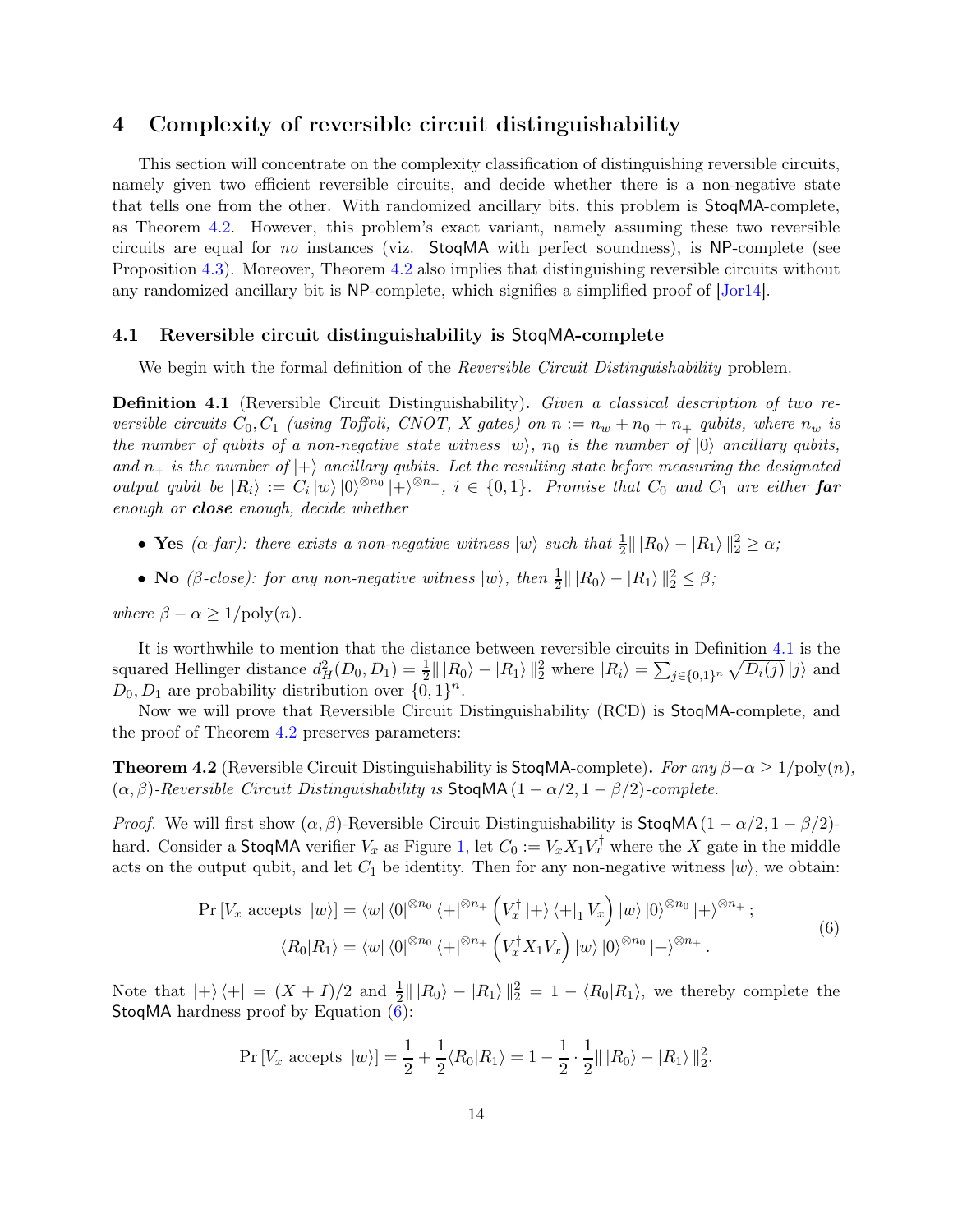Now it is left to show the StoqMA( $1 - \alpha/2$ ,  $1 - \beta/2$ ) containment of  $(\alpha, \beta)$ -Reversible Circuit Distinguishability. Given reversible circuits  $C_0, C_1$ , we construct a StoqMA verifier as Figure [2.](#page-14-2)



<span id="page-14-1"></span>Figure 1: RCD is StoqMA-hard

<span id="page-14-2"></span>Figure 2: RCD is in StoqMA

Hence, we obtain the state before measuring the output qubit (viz. the red dash line in Figure [2\)](#page-14-2):

$$
\operatorname{Ctrl} - C_1 \cdot X_1 \cdot \operatorname{Ctrl} - C_0 \left[ \left( \frac{1}{\sqrt{2}} |0\rangle + \frac{1}{\sqrt{2}} |1\rangle \right) \otimes |w\rangle |0\rangle^{\otimes n_0} |+\rangle^{\otimes n_+} \right] = \frac{1}{\sqrt{2}} |0\rangle |R_0\rangle + \frac{1}{\sqrt{2}} |1\rangle |R_1\rangle.
$$

We thus complete the StoqMA containment proof:

$$
\Pr\left[V_x \text{ accepts } |w\rangle\right] = \left\| |+\rangle \langle +|_1 \left(\frac{1}{\sqrt{2}} |0\rangle |R_0\rangle + \frac{1}{\sqrt{2}} |1\rangle |R_1\rangle\right) \right\|_2^2 = 1 - \frac{1}{2} \cdot \frac{1}{2} ||R_0\rangle - |R_1\rangle ||_2^2.
$$

#### 4.2 Exact Reversible Circuit Distinguishability is NP-complete

We will prove that the exact variant of the Reversible Circuit Distinguishability is NP-complete. Moreover, it will signifies that **StoqMA** with perfect soundness (even the completeness-soundness gap is arbitrarily small<sup>[9](#page-14-3)</sup>) is in NP.

<span id="page-14-0"></span>Proposition 4.3 (Exact RCD is NP-complete). Exact Reversible Circuit Distinguishability (RCD), namely  $(\alpha, 1)$ -Reversible Circuit Distinguishability for any  $0 \leq \alpha < 1$ , is NP-complete

*Proof.* Exact RCD is NP-hard, namely NP  $\subseteq$  StoqMA(1,1/2), straightforwardly follows from the proof of Proposition [A.7.](#page-22-1) It suffices to prove that the exact RCD is in NP.

By Theorem [4.2,](#page-13-0)  $(2 - 2\alpha, 1)$ -Reversible Circuit Distinguishability is StoqMA $(\alpha, 1/2)$ -complete. Let  $|w\rangle$  be an  $n_w$ -qubit non-negative witness such that  $|w\rangle := \sum_{s_i \in \text{supp}(w)} \sqrt{D_w(s_i)} |s_i\rangle$ , then

$$
\frac{1}{2}||R_0\rangle - |R_1\rangle||_2^2 = 1 - \langle R_0|R_1\rangle = 1 - \langle w| \langle 0|^{\otimes n_0} \langle +|^{\otimes n_+} C_0^{\dagger} C_1 |w\rangle |0\rangle^{\otimes n_0} |+\rangle^{\otimes n_+}.
$$

For yes instances, note that  $\frac{1}{2} || |R_0\rangle - |R_1\rangle ||_2^2 = 2 - 2a < 1$ , we have derived

$$
\langle R_0 | R_1 \rangle = \sum_{s_i, s_j \in \text{supp}(w)} \sum_{r, r' \in \{0, 1\}^{n_+}} \frac{\sqrt{D_w(s_i) D_w(s_j)}}{2^{n_+}} \langle s_i | \langle 0^{n_0} | \langle r | C_0^{\dagger} C_1 | s_j \rangle | 0^{n_0} \rangle | r' \rangle > 0.
$$

<span id="page-14-3"></span><sup>&</sup>lt;sup>9</sup>As comparison, the precise variant of StoqMA encompasses NP<sup>PP</sup>, since MA with an inverse-exponential completeness-soundness gap is equal to  $NP^{PP}$  [\[MN17\]](#page-20-6).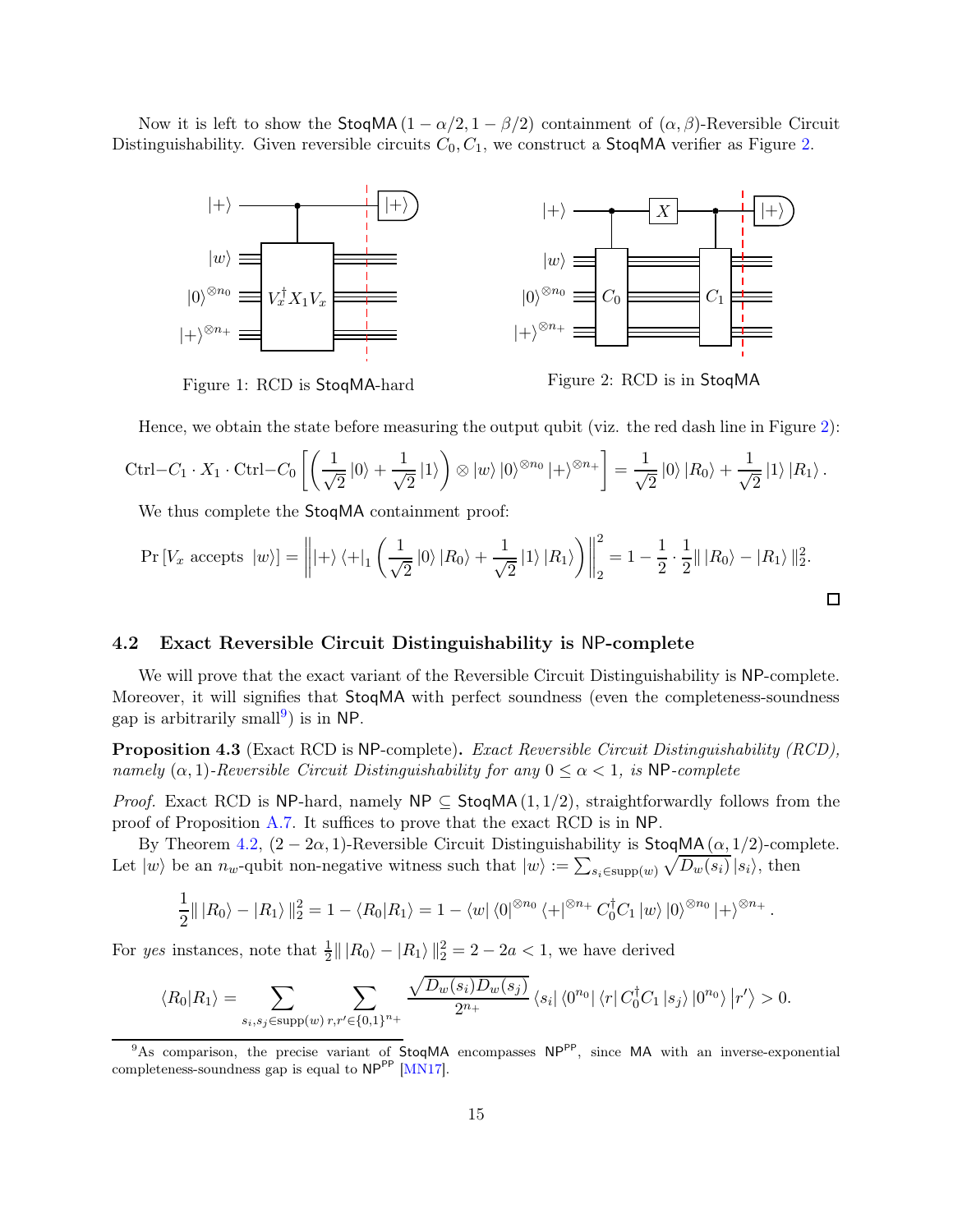Since  $\forall s_i, s_j, D_w(s_i)D_w(s_j) \geq 0$ , there exists  $s_i, s_j \in \text{supp}(w)$  and  $r, r' \in \{0, 1\}^{n_+}$  such that

<span id="page-15-0"></span>
$$
\langle s_i | \langle 0^{n_0} | \langle r | C_0^{\dagger} C_1 | s_j \rangle | 0^{n_0} \rangle | r' \rangle = 1. \tag{7}
$$

For *no* instances, we obtain  $\langle R_0 | R_0 \rangle = 0$  due to  $\frac{1}{2} || |R_0\rangle - |R_1\rangle ||_2^2 = 1$ , which infers

<span id="page-15-1"></span>
$$
\forall s_i, s_j \in \text{supp}(w), \forall r, r' \in \{0, 1\}^{n_+}, \langle s_i | \langle 0^{n_0} | \langle r | C_0^{\dagger} C_1 | s_j \rangle | 0^{n_0} \rangle | r' \rangle = 0. \tag{8}
$$

We finally construct an NP verifier as follows. The input is the classical description of two reversible circuits  $C_0$  and  $C_1$ , and the witness is two pairs of binary strings  $(s_0, r_0)$  and  $(s_1, r_1)$ . The verifier accepts iff  $C_0(s_0, 0^{n_0}, r_0)$  and  $C_1(s_1, 0^{n_0}, r_1)$  are identical where  $C_i(i = 0, 1)$  takes  $(s_i, 0^{n_0}, r_i)$ as an input and permutes it as the output. Notice these strings  $s_0, r_0, s_1, r_1$  exists for yes instances owing to  $(7)$ , whereas they do not exist for no instances due to  $(8)$ , which achieves the proof. □

<span id="page-15-4"></span>As a corollary, Proposition [4.3](#page-14-0) will imply StoqMA with perfect soundness is contained in NP:

Corollary 4.4 (StoqMA with perfect soundness is in NP).

$$
\bigcup_{a>1/2}\text{StoqMA}\left(a,\frac{1}{2}\right) = \text{NP}.
$$

StoqMA without any randomized ancillary bit is in NP. We will prove that distinguishing reversible circuits without any randomized ancillary bit is NP-complete, which provides an alternating proof of Strong Equivalence of Reversible Circuits is co-NP-complete [\[Jor14\]](#page-20-5).

#### Proposition 4.5. StoqMA without any randomized ancillary bit is NP-complete.

Proof. It suffices to show that StoqMA without any randomized ancillary bit (viz. ancillary qubits which is initially  $|+\rangle$  is in NP. As a straightforward corollary of Theorem [4.2,](#page-13-0) distinguishing reversible circuits without  $|+\rangle$  ancillary qubit is complete for StoqMA without  $|+\rangle$  ancillary qubit.

Consider reversible circuits  $C_0, C_1$  act on  $n_w + n_0$  qubits where  $n_0$  is the number of  $|0\rangle$  ancillary qubits, we observe that if  $C_0$  and  $C_1$  are not equivalent, then

<span id="page-15-2"></span>
$$
\forall s_i \in \{0, 1\}^{n_w}, \langle s_i | \langle 0 |^{\otimes n_0} C_0^{\dagger} C_1 | s_i \rangle | 0 \rangle^{\otimes n_0} = 0; \tag{9}
$$

<span id="page-15-3"></span>
$$
\exists s_i, s_j \in \{0, 1\}^{n_w}, \text{ s.t. } \langle s_i | \langle 0 |^{\otimes n_0} C_0^{\dagger} C_1 | s_j \rangle | 0 \rangle^{\otimes n_0} = 1 \tag{10}
$$

Hence, for any StoqMA verifier  $V_x$  without any  $|+\rangle$  ancillary qubit, the acceptance probability of all classical witness  $s_i$  is  $1/2$ , since Pr  $[V_x \text{ accepts } s_i] = 1/2 + \langle s_i | \langle 0 |^{\otimes n_0} C_0^{\dagger} C_1 | s_i \rangle | 0 \rangle^{\otimes n_0} / 4 = 1/2$  due to [\(9\)](#page-15-2). If classical witness is not optimal, then there exists some size-2 support witness  $|w\rangle = (|s_i\rangle +$  $|s_j\rangle/\sqrt{2}$  according to [\(10\)](#page-15-3), because Pr  $[V_x$  accepts  $w] = 1/2 + \langle w | \langle 0 |^{\otimes n_0} C_0^{\dagger} C_1 | w \rangle |0 \rangle^{\otimes n_0}/4 = 1$ .

We thus conclude that **StoqMA** without  $|+\rangle$  ancillary qubit is in **StoqMA**(1, 1/2), which com-<br>tes the proof by combining with Corollary 4.4. pletes the proof by combining with Corollary [4.4.](#page-15-4)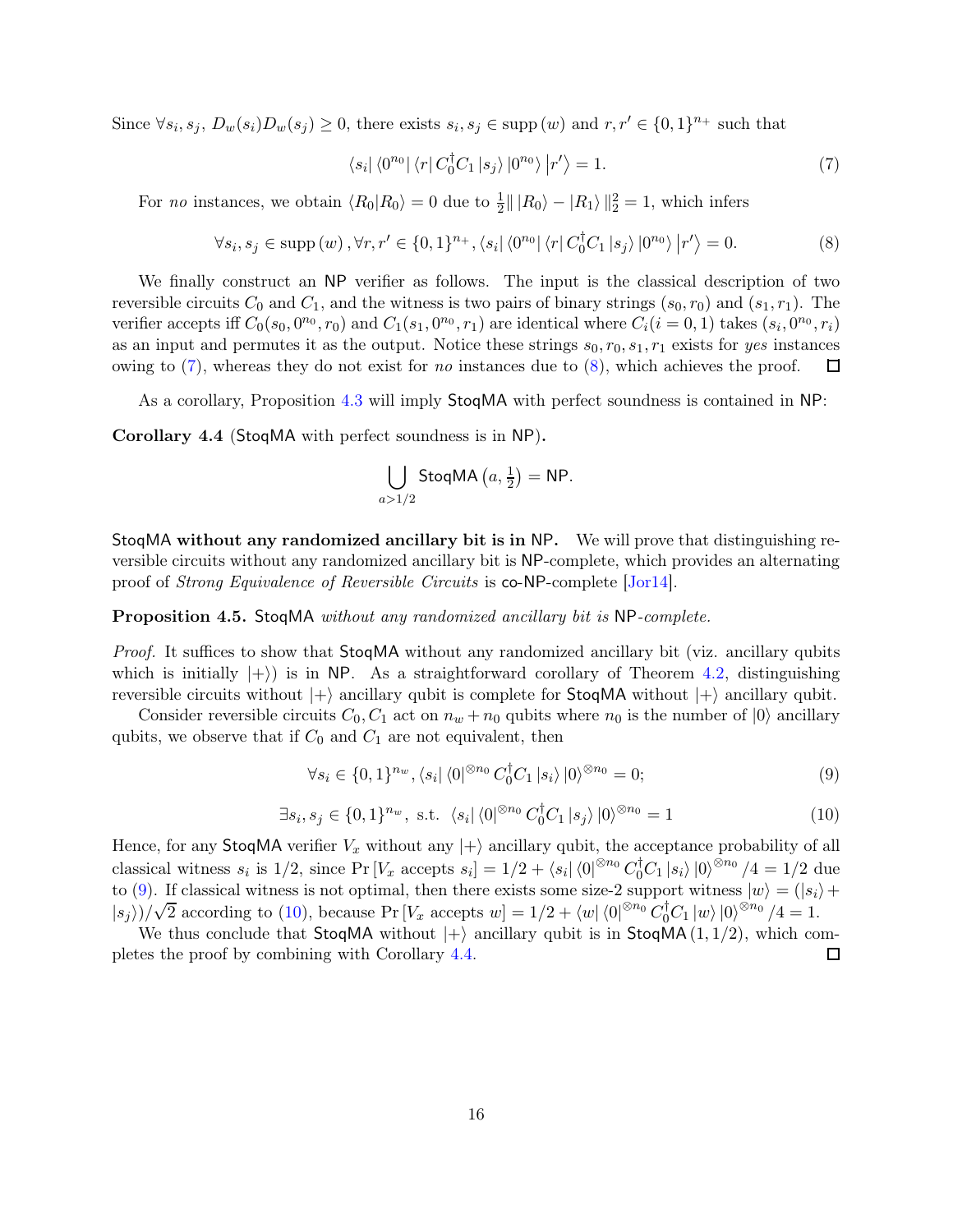## <span id="page-16-0"></span>5 Soundness error reduction of StoqMA

<span id="page-16-1"></span>In this section, we will partially solve Conjecture [1.6](#page-4-1) by providing a procedure that reduces the soundness error of any StoqMA verifier.

**Theorem 5.1** (Soundness error reduction of StoqMA, restated of Theorem [1.5\)](#page-2-2). For any  $r =$  $\mathrm{poly}(n),$ 

$$
\mathsf{StoqMA}\left(\frac{1}{2}+\frac{a}{2},\frac{1}{2}+\frac{b}{2}\right) \subseteq \mathsf{StoqMA}\left(\frac{1}{2}+\frac{a^r}{2},\frac{1}{2}+\frac{b^r}{2}\right).
$$

<span id="page-16-4"></span>Consequently, Theorem  $5.1$  infers a direct error reduction for  $StoqMA<sub>1</sub>$ :

**Corollary 5.2** (Error reduction of  $\text{StoqMA}_1$ ). For any s such that  $1/2 \leq s \leq 1$  and  $1-s \geq$  $1/\text{poly}(n),$ 

$$
\mathsf{StoqMA}(1,s) \subseteq \mathsf{StoqMA}\left(1,\frac{1}{2}+2^{-n}\right).
$$

#### 5.1 Taking the conjunction of StoqMA verifiers' parallel repetition

We now proceed with the proof of Theorem [5.1.](#page-16-1) The main idea is essentially doing a parallel repetition of a StoqMA verifier  $V_x$ , and taking conjunction of the outcomes cleverly: equipped with the gadget (as Figure [1\)](#page-14-1) in the proof of the reversible circuit distinguishability's StoqMA-hardness, we could simulate the conjunction of single-qubit Hadamard-basis measurement outcomes on many copies of  $V_x$  by a single-qubit Hadamard-basis measurement, as Figure [3.](#page-17-0)

*Proof of Theorem [5.1.](#page-16-1)* Given a promise problem  $\mathcal{L} = (\mathcal{L}_{\text{yes}}, \mathcal{L}_{\text{no}}) \in \text{StoqMA}(1/2 + a/2, 1/2 + b/2)$ . For any input  $x \in \mathcal{L}$ , we have a StoqMA verifier  $V_x$  which is equivalent to a new StoqMA verifier  $\tilde{V}_x$ as Figure [1,](#page-14-1) by the StoqMA-hardness proof of reversible circuit distinguishability as Theorem [4.2.](#page-13-0) Namely,  $\tilde{V}_x$  is starting on a  $|+\rangle$  ancillary qubit, applying a controlled-unitary  $V_x^{\dagger} X_1 V_x$  on  $n_w+n_0+n_+$ qubits, and measuring the designated output qubit.

Let  $|R_w\rangle := |w\rangle |0\rangle^{\otimes n_0}|+\rangle^{\otimes n_+}$  where  $|w\rangle$  is a witness, we obtain

<span id="page-16-2"></span>
$$
\left\| \left| + \right\rangle \left\langle + \left|_{1} \left( \frac{1}{\sqrt{2}} \left| 0 \right\rangle \otimes \left| R_{w} \right\rangle + \frac{1}{\sqrt{2}} \left| 1 \right\rangle \otimes \left( V_{x}^{\dagger} X_{1} V_{x} \right) \left| R_{w} \right\rangle \right) \right\|_{2}^{2} = \left| \left| + \right\rangle \left\langle + \left|_{1} V_{x} \left| R_{w} \right\rangle \right\|_{2}^{2}.\tag{11}
$$

By an observation used in the QMA error reduction, namely Lemma 14.1 in [\[KSV02\]](#page-20-9), we notice that the maximum acceptance probability of a StoqMA verifier  $V_x$  is proportion to the maximum eigenvalue of a matrix  $M_x := \langle 0 |^{\otimes n_0} \langle + |^{\otimes n_+} V_x^{\dagger} X_1 V_x | 0 \rangle^{\otimes n_0} | + \rangle^{\otimes n_+}$  associated with  $V_x$ :

<span id="page-16-3"></span>
$$
\Pr\left[V_x \text{ accepts } |w\rangle\right] = \frac{1}{2} + \frac{1}{2} \max_{|w\rangle} \Pr(M_x |w\rangle \langle w|) = \frac{1}{2} + \frac{1}{2} \lambda_{\max}(M_x). \tag{12}
$$

AND-type repetition procedure of a StoqMA verifier. We now construct a new StoqMA verifier  $V'_x$  using r copies of the witness  $|w\rangle$  on  $r(n_w + n_0 + n_+) + 1$  qubits. As Figure [3,](#page-17-0)  $V'_x$  is starting from a  $|+\rangle$  ancillary qubit as a control qubit, then applying controlled-unitary  $V_x^{\dagger} X_1 V_x$  on qubits associated with different copies of the witness  $|w^{(i)}\rangle$  for any  $1 \leq i \leq r$ .

By an analogous calculation of Equation [\(11\)](#page-16-2), we have derived the acceptance probability of a witness  $w^{(1)} \otimes \cdots \otimes w^{(k)}$  of the new StoqMA verifier  $V'_x$ :

$$
\Pr\left[V'_x \text{ accepts } \left(w^{(1)} \otimes \cdots \otimes w^{(r)}\right)\right] = \frac{1}{2} + \frac{1}{2} \text{Tr}\left(\left|w^{(i)}\right\rangle\left\langle w^{(i)}\right| M_x^{\otimes r}\right),\
$$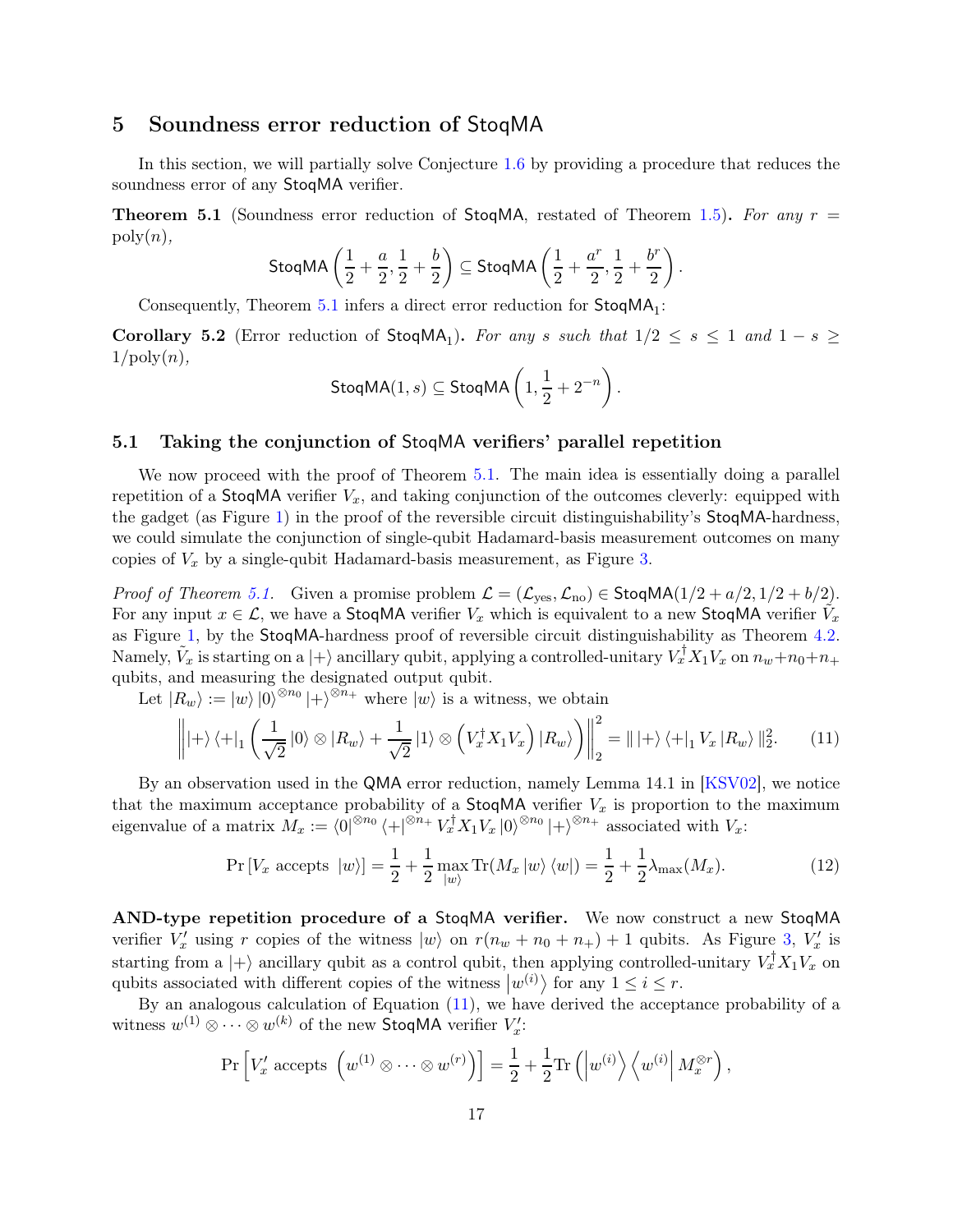

<span id="page-17-0"></span>Figure 3: AND-type repetition procedure of a StoqMA verifier

where  $M_x$  is defined in Equation [\(12\)](#page-16-3). Hence, the maximum acceptance probability of  $V'_x$  is

<span id="page-17-1"></span>
$$
\max_{|w'\rangle} \Pr\left[V_x' \text{ accepts } |w'\rangle\right] = \frac{1}{2} + \frac{1}{2}\lambda_{\max}\left(M_x^{\otimes r}\right) = \frac{1}{2} + \frac{1}{2}\left(\lambda_{\max}(M_x)\right)^r,\tag{13}
$$

where the second equality thanks to the property of the tensor product of matrices. Equation [\(13\)](#page-17-1) indicates that entangled-state witnesses are harmless since any entangled-state witness' acceptance probability is not larger than a tensor-product state witness'.

Finally, we complete the proof by analyzing the maximum acceptance probability of the new StoqMA verifier  $V'_x$  regarding the promises: For yes instances, we obtain  $\lambda_{\max}(M_x) \ge a$  since there exists  $|w\rangle$  such that  $Pr[V_x \text{ accepts } |w\rangle] \ge 1/2 + a/2$ . By Equation [\(13\)](#page-17-1), we have derived

$$
\Pr\left[V'_x \text{ accepts } |w\rangle^{\otimes r}\right] = \frac{1}{2} + \frac{1}{2} \left(\lambda_{\max}(M_x)\right)^r \ge \frac{1}{2} + \frac{a^r}{2}.
$$

For no instances, we have  $\lambda_{\max}(M_x) \leq b$  since  $\Pr[V_x \text{ accepts } |w\rangle] \leq 1/2 + b/2$  for all witness  $|w\rangle$ . By Equation [\(13\)](#page-17-1), we further deduce

$$
\forall w', \Pr\left[V'_x \text{ accepts } |w'\rangle\right] = \frac{1}{2} + \frac{1}{2} \left(\lambda_{\max}(M_x)\right)^r \le \frac{1}{2} + \frac{b^r}{2}.
$$

Theorem [5.1](#page-16-1) thus immediately infers Corollary [5.2.](#page-16-4)

*Proof of Corollary [5.2.](#page-16-4)* Choosing a and b such that  $1 = 1/2 + a/2$  and  $s = 1/2 + b/2$ , we have  $a = 1$  and  $b = 2s - 1$ . By Theorem [5.1,](#page-16-1) we obtain that

StoqMA 
$$
\left(\frac{1}{2} + \frac{1}{2} \cdot 1, \frac{1}{2} + \frac{1}{2}(2s - 1)\right) \subseteq
$$
StoqMA  $\left(1, \frac{1}{2} + \frac{1}{2}(2s - 1)^r\right)$ .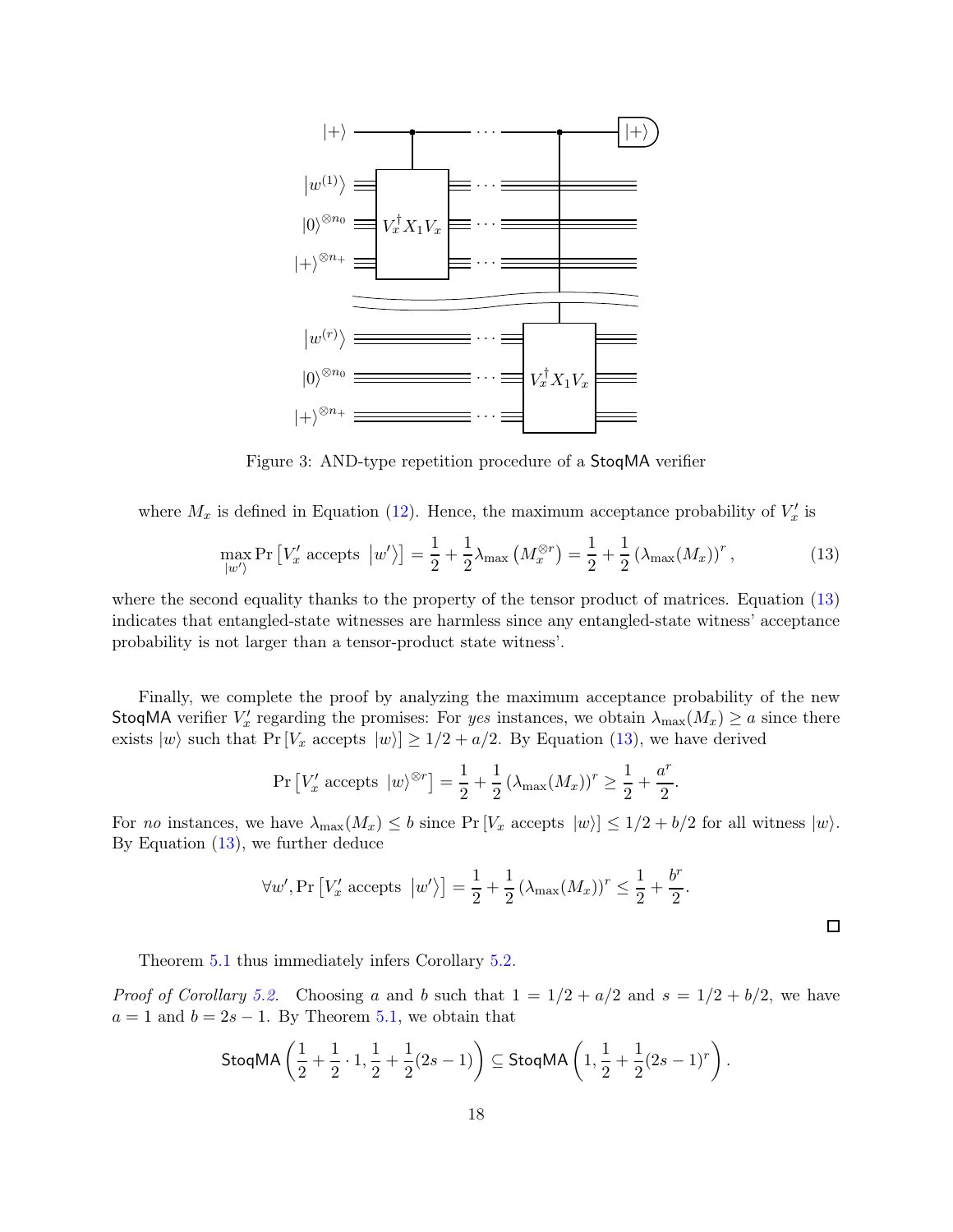To finish the proof, it remains to choose a parameter r such that  $r \ge (n+1)/\log_2(1/(2s-1)),$ since  $(2s-1)^r/2 \leq 2^{-n}$  implies that  $2^{-r \log_2(1/(2s-1))-1} \leq 2^{-n}$ .

# Acknowledgments

The author thanks Alex B. Grilo for his contribution during the early stage of Section [4.1](#page-13-4) in this article, also pointing out the proof of Proposition [3.7.](#page-11-1) Additionally, the author thank Dorit Aharonov for helpful discussion. The author was gratefully supported by ISF Grant No. 1721/17. Circuit diagrams were drawn by the Quantikz package [\[Kay18\]](#page-20-15).

# References

- <span id="page-18-4"></span>[AG20] Dorit Aharonov and Alex B. Grilo. Two combinatorial MA-complete problems.  $arXiv$ preprint arXiv:2003.13065, 2020.
- <span id="page-18-5"></span>[AGL20] Dorit Aharonov, Alex B Grilo, and Yupan Liu. StoqMA vs. MA: the power of error reduction. arXiv preprint arXiv:2010.02835, 2020.
- <span id="page-18-9"></span>[AKKT19] Scott Aaronson, Robin Kothari, William Kretschmer, and Justin Thaler. Quantum lower bounds for approximate counting via laurent polynomials.  $arXiv$  preprint arXiv:1904.08914, 2019.
- <span id="page-18-8"></span>[AR20] Scott Aaronson and Patrick Rall. Quantum approximate counting, simplified. In Symposium on Simplicity in Algorithms, pages 24–32. SIAM, 2020.
- <span id="page-18-1"></span>[Bab85] László Babai. Trading group theory for randomness. In Proceedings of the seventeenth annual ACM symposium on Theory of computing, pages 421–429, 1985.
- <span id="page-18-0"></span>[BBT06] Sergey Bravyi, Arvid J Bessen, and Barbara M Terhal. Merlin-arthur games and stoquastic complexity. arXiv preprint quant-ph/0611021, 2006.
- <span id="page-18-7"></span>[BCWdW01] Harry Buhrman, Richard Cleve, John Watrous, and Ronald de Wolf. Quantum fingerprinting. Physical Review Letters, 87(16):167902, 2001.
- <span id="page-18-2"></span>[BDOT06] Sergey Bravyi, David P Divincenzo, Roberto I Oliveira, and Barbara M Terhal. The complexity of stoquastic local hamiltonian problems. *arXiv preprint quant* $ph/0606140, 2006.$
- <span id="page-18-10"></span>[BDRV19] Itay Berman, Akshay Degwekar, Ron D Rothblum, and Prashant Nalini Vasudevan. Statistical difference beyond the polarizing regime. In Theory of Cryptography Conference, pages 311–332. Springer, 2019.
- <span id="page-18-6"></span>[BGM06] Elmar Böhler, Christian Glaßer, and Daniel Meister. Error-bounded probabilistic computations between MA and AM. Journal of Computer and System Sciences, 72(6):1043–1076, 2006.
- <span id="page-18-3"></span>[BH17] Sergey Bravyi and Matthew Hastings. On complexity of the quantum ising model. Communications in Mathematical Physics, 349(1):1–45, 2017.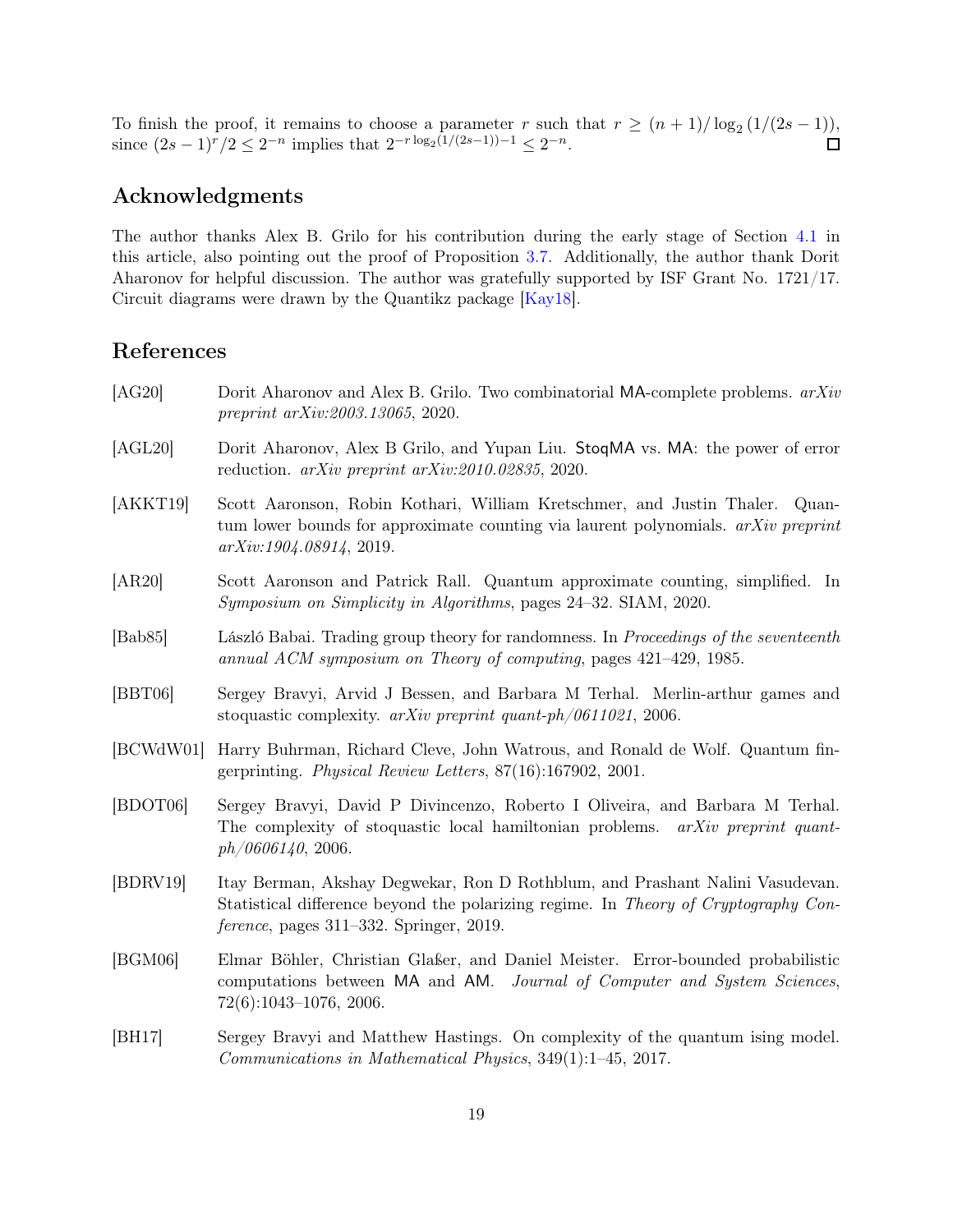- <span id="page-19-6"></span>[BHMT02] Gilles Brassard, Peter Hoyer, Michele Mosca, and Alain Tapp. Quantum amplitude amplification and estimation. Contemporary Mathematics, 305:53–74, 2002.
- <span id="page-19-0"></span>[BT10] Sergey Bravyi and Barbara Terhal. Complexity of stoquastic frustration-free hamiltonians. SIAM Journal on Computing, 39(4):1462–1485, 2010.
- <span id="page-19-10"></span>[Can20] Clément L Canonne. A survey on distribution testing: Your data is big. but is it blue? Theory of Computing, pages 1–100, 2020.
- <span id="page-19-5"></span>[CGL+19] Nai-Hui Chia, András Gilyén, Tongyang Li, Han-Hsuan Lin, Ewin Tang, and Chunhao Wang. Sampling-based sublinear low-rank matrix arithmetic framework for dequantizing quantum machine learning. arXiv preprint arXiv:1910.06151, 2019.
- <span id="page-19-1"></span>[CM16] Toby Cubitt and Ashley Montanaro. Complexity classification of local hamiltonian problems. SIAM Journal on Computing, 45(2):268–316, 2016.
- <span id="page-19-4"></span>[CR14] Clément Canonne and Ronitt Rubinfeld. Testing probability distributions underlying aggregated data. In International Colloquium on Automata, Languages, and Programming, pages 283–295. Springer, 2014.
- <span id="page-19-11"></span>[DKW18] Constantinos Daskalakis, Gautam Kamath, and John Wright. Which distribution distances are sublinearly testable? In Proceedings of the Twenty-Ninth Annual ACM-SIAM Symposium on Discrete Algorithms, pages 2747–2764. SIAM, 2018.
- <span id="page-19-3"></span>[FGM+89] Martin Furer, Oded Goldreich, Yishay Mansour, Michael Sipser, and Stathis Zachos. On completeness and soundness in interactive proof systems. Advainces in Computing Research: A Research Annual,, 5:429–442, 1989.
- <span id="page-19-7"></span>[FKYYL+16] Bill Fefferman, Hirotada Kobayashi, Cedric Yen-Yu Lin, Tomoyuki Morimae, and Harumichi Nishimura. Space-efficient error reduction for unitary quantum computations. In 43rd International Colloquium on Automata, Languages, and Programming (ICALP 2016). Schloss Dagstuhl-Leibniz-Zentrum fuer Informatik, 2016.
- <span id="page-19-8"></span>[FL18] Bill Fefferman and Cedric Yen-Yu Lin. A complete characterization of unitary quantum space. In 9th Innovations in Theoretical Computer Science Conference (ITCS 2018). Schloss Dagstuhl-Leibniz-Zentrum fuer Informatik, 2018.
- <span id="page-19-13"></span>[Gri20] Alex B. Grilo. Private communication. 2020.
- <span id="page-19-2"></span>[GS86] Shafi Goldwasser and Michael Sipser. Private coins versus public coins in interactive proof systems. In Proceedings of the eighteenth annual ACM symposium on Theory of computing, pages 59–68, 1986.
- <span id="page-19-9"></span>[HJ12] Roger A Horn and Charles R Johnson. Matrix analysis. Cambridge university press, 2012.
- <span id="page-19-12"></span>[IKW02] Russell Impagliazzo, Valentine Kabanets, and Avi Wigderson. In search of an easy witness: Exponential time vs. probabilistic polynomial time. *Journal of Computer* and System Sciences, 65(4):672–694, 2002.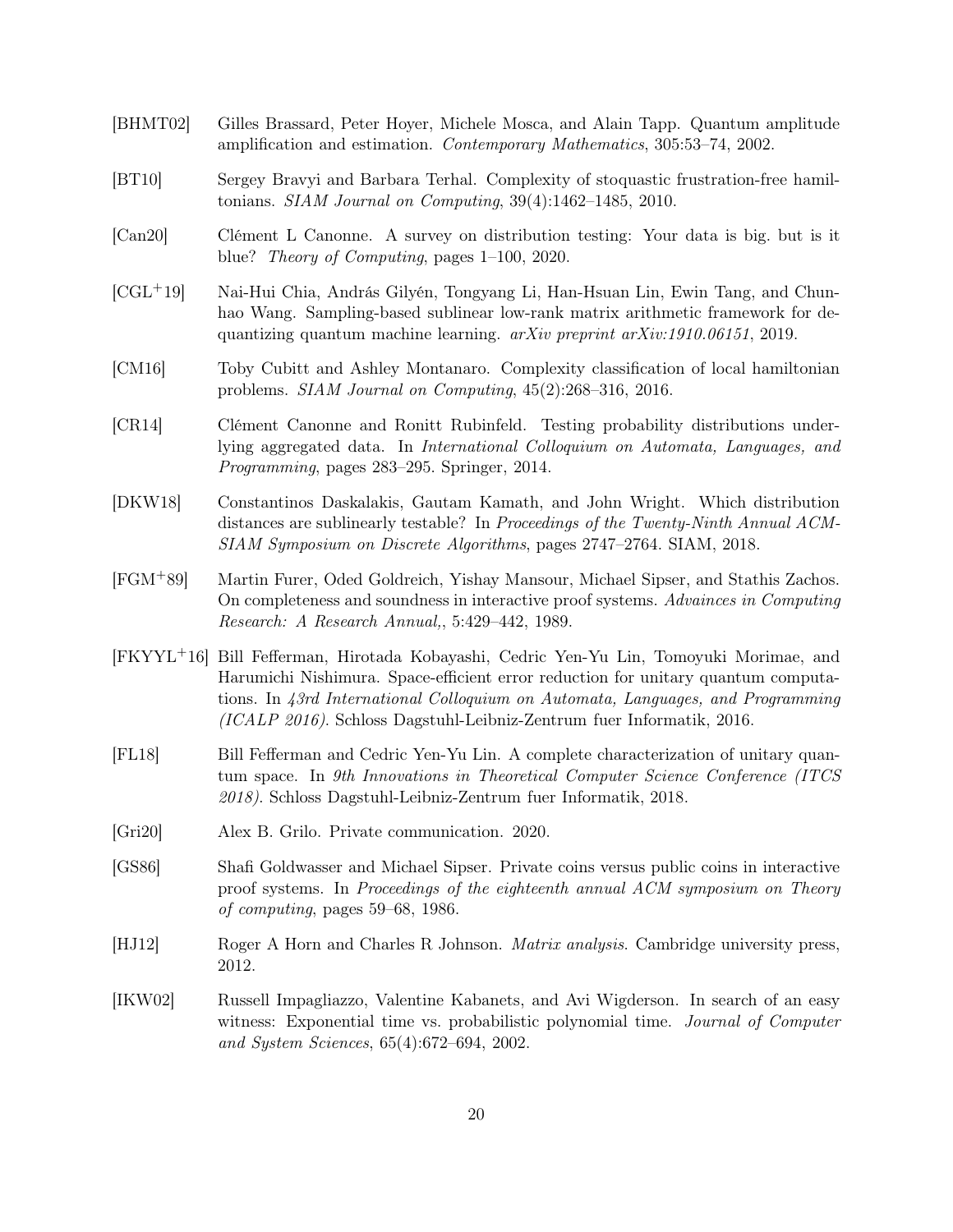<span id="page-20-15"></span><span id="page-20-14"></span><span id="page-20-13"></span><span id="page-20-12"></span><span id="page-20-11"></span><span id="page-20-10"></span><span id="page-20-9"></span><span id="page-20-8"></span><span id="page-20-7"></span><span id="page-20-6"></span><span id="page-20-5"></span><span id="page-20-4"></span><span id="page-20-3"></span><span id="page-20-2"></span><span id="page-20-1"></span><span id="page-20-0"></span>

| $\left[ \text{Jor}14\right]$  | Stephen P Jordan. Strong equivalence of reversible circuits is coNP-complete. Quan-<br>tum Information & Computation, $14(15-16):1302-1307$ , 2014.                                                                                                  |
|-------------------------------|------------------------------------------------------------------------------------------------------------------------------------------------------------------------------------------------------------------------------------------------------|
| [JWB05]                       | Dominik Janzing, Pawel Wocjan, and Thomas Beth. "non-identity-check" is QMA-<br>complete. International Journal of Quantum Information, 3(03):463-473, 2005.                                                                                         |
| [Kay18]                       | Alastair Kay. Tutorial on the quantikz package. arXiv preprint arXiv:1809.03842,<br>2018.                                                                                                                                                            |
| [Kit99]                       | Alexei Kitaev. Quantum NP. Talk at AQIP, 99, 1999.                                                                                                                                                                                                   |
| [KMY03]                       | Hirotada Kobayashi, Keiji Matsumoto, and Tomoyuki Yamakami. Quantum merlin-<br>arthur proof systems: Are multiple merlins more helpful to arthur? In <i>International</i><br>Symposium on Algorithms and Computation, pages 189–198. Springer, 2003. |
| [KSVO2]                       | Alexei Yu Kitaev, Alexander Shen, and Mikhail N Vyalyi. Classical and quantum<br><i>computation.</i> Number 47. American Mathematical Soc., 2002.                                                                                                    |
| [KvM02]                       | Adam R Klivans and Dieter van Melkebeek. Graph nonisomorphism has subexpo-<br>nential size proofs unless the polynomial-time hierarchy collapses. SIAM Journal on<br>Computing, 31(5):1501-1526, 2002.                                               |
| [MN17]                        | Tomoyuki Morimae and Harumichi Nishimura. Merlinization of complexity classes<br>above bqp. Quantum Information & Computation, $17(11-12):959-972$ , $2017$ .                                                                                        |
| [MV05]                        | Peter Bro Miltersen and N Variyam Vinodchandran. Derandomizing arthur-merlin<br>games using hitting sets. Computational Complexity, $14(3):256-279$ , 2005.                                                                                          |
| [NC02]                        | Michael A Nielsen and Isaac Chuang. Quantum computation and quantum informa-<br>tion, 2002.                                                                                                                                                          |
| [RS09]                        | Ronitt Rubinfeld and Rocco A Servedio. Testing monotone high-dimensional distri-<br>butions. Random Structures & Algorithms, 34(1):24-44, 2009.                                                                                                      |
| [SV03]                        | Amit Sahai and Salil Vadhan. A complete problem for statistical zero knowledge.<br><i>Journal of the ACM (JACM)</i> , $50(2):196-249$ , 2003.                                                                                                        |
| $\left[\text{Tan}10\right]$   | Yu Tanaka. Exact non-identity check is NQP-complete. International Journal of<br>Quantum Information, $8(05):807-819$ , 2010.                                                                                                                        |
| $\lceil \text{Tan} 19 \rceil$ | Ewin Tang. A quantum-inspired classical algorithm for recommendation systems. In<br>Proceedings of the 51st Annual ACM SIGACT Symposium on Theory of Computing,<br>pages 217-228, 2019.                                                              |
| [VO20]                        | Ramgopal Venkateswaran and Ryan O'Donnell. Quantum approximate counting with<br>nonadaptive grover iterations. arXiv preprint arXiv:2010.04370, 2020.                                                                                                |
| [Vol20]                       | Ilya Volkovich. The untold story of sbp. In <i>International Computer Science Sympo</i> -<br>sium in Russia, pages 393-405. Springer, 2020.                                                                                                          |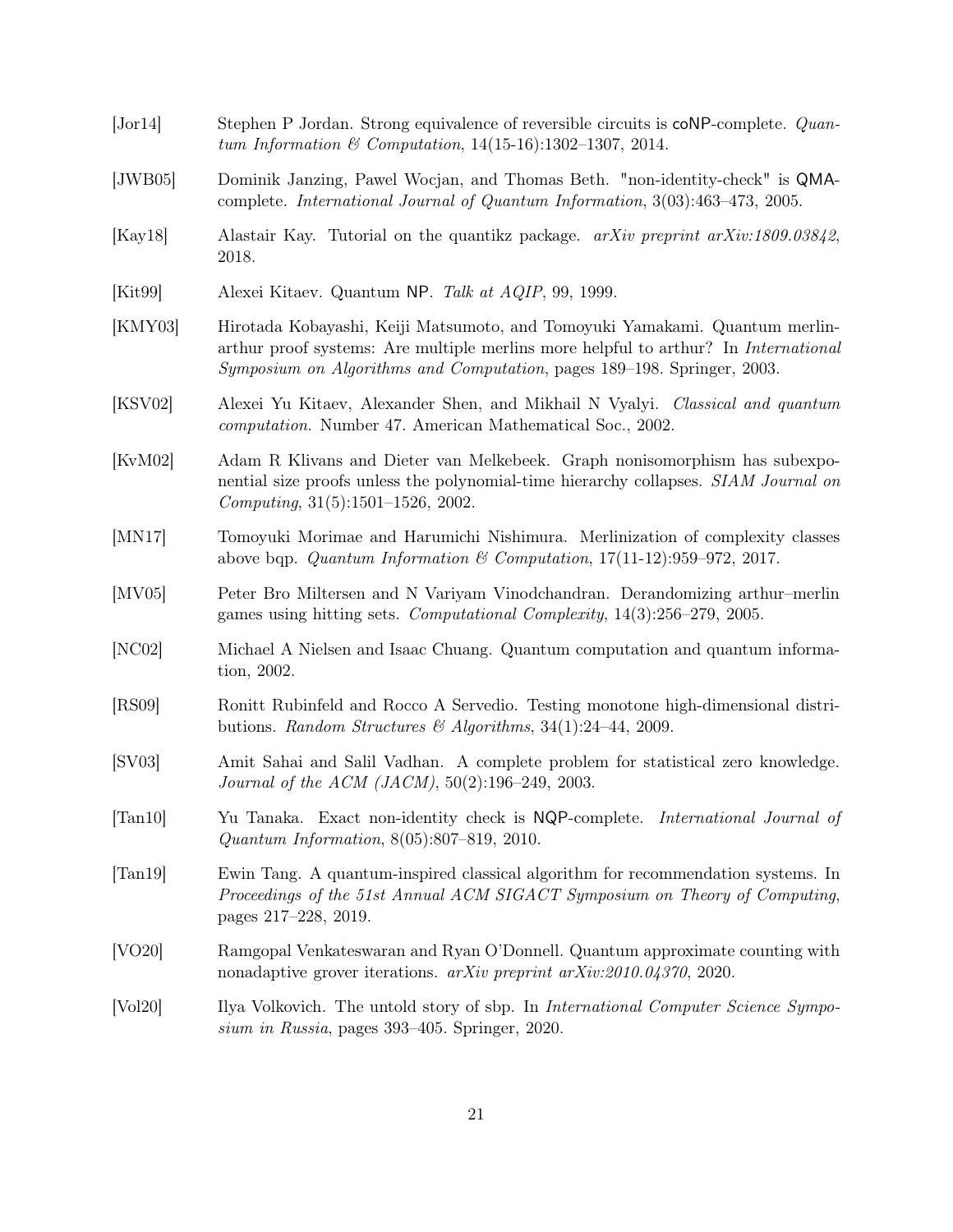- <span id="page-21-2"></span>[Wat00] John Watrous. Succinct quantum proofs for properties of finite groups. In *Proceedings* 41st Annual Symposium on Foundations of Computer Science, pages 537–546. IEEE, 2000.
- <span id="page-21-0"></span>[Wat16] Thomas Watson. The complexity of estimating min-entropy. *computational complex* $ity, 25(1):153-175, 2016.$

# <span id="page-21-1"></span> $\mathbf A$   $\quad \mathrm{SetCSP}_{0,1/\mathrm{poly}}$  is  $\mathsf{StoqMA}_1\text{-complete}$

<span id="page-21-3"></span>We start from the definition of SetCSP with frustration:

**Definition A.1** ( $k$ -SetCSP<sub> $\epsilon_1, \epsilon_2$ , adapted from Section 4.1 in [\[AG20\]](#page-18-4)). Given a sequence of k-local</sub> set-constraints  $C = (C_1, \dots, C_m)$  on  $\{0, 1\}^n$ , where k is a constant, n is the number of variables, and m is a polynomial of n. A set-constraint  $C_i$  acts on k distinct elements of [n], and it consists of a collection  $Y(C_i) = \{Y_1^{(i)}\}$  $\{Y^{(i)}_1, \cdots, Y^{(i)}_{l_i}\}$  of disjoint subsets  $Y^{(i)}_j \subseteq \{0,1\}^k$ . Promise that one of the following holds, decide whether

- Yes: There exists a subset  $S \subseteq \{0,1\}^n$  s.t. set-unsat $(C, S) \leq \epsilon_1(n)$ ;
- No: For any subset  $S \subseteq \{0,1\}^n$ , set-unsat $(C, S) \ge \epsilon_2(n)$ ,

where  $\epsilon_1$  and  $\epsilon_2$  are efficiently computable function and  $\epsilon_2 - \epsilon_1 \geq 1/\text{poly}(n)$ .

Now we briefly define a SetCSP instance C's frustration. We leave the formal definition in Proposition [A.5.](#page-22-2) The frustration of a set-constraint  $C$  regarding a subset  $S$  is

set-unsat
$$
(C, S) = \frac{1}{m} \sum_{i=1}^{m} \text{set-unsat}(C_i, S) = \frac{1}{m} \sum_{i=1}^{m} \frac{|B_i(S)|}{|S|} + \frac{|L_i(S)|}{|S|},
$$

where  $B_i(S)$  is the set of bad strings of  $C_i$ , namely  $\forall s \in B_i(S)$ ,  $s|_{\text{supp}(C_i)} \notin \bigcup_{j=1}^{l_i} Y_j^{(i)}$  $j^{(i)}$ ; And  $L_i(S)$  is the set of longing strings of the subset  $S$  regarding  $C_i$ .

<span id="page-21-4"></span>We will prove Theorem [A.2](#page-21-4) in the remainder of this section.

**Theorem A.2.** SetCSP<sub>0,1/poly</sub> is StoqMA<sub>1</sub>-complete.

A.1 SetCSP<sub>negl,1/poly</sub> is StoqMA(1 – negl, 1/poly)-hard

<span id="page-21-6"></span>To prove Theorem [A.2,](#page-21-4) we will first show that  $SetCSP_{0,1/poly}$  is  $StoqMA<sub>1</sub>$ -hard.

**Proposition A.3** (SetCSP is hard for  $\text{StoqMA}(1 - negl, 1/poly)$ ). For any super-polynomial  $q(n)$ and polynomial  $q_1(n)$ , there exists a polynomial  $q_2(n)$  such that

SetCSP<sub>$$
\frac{1}{q(n)}
$$</sub>,  $\frac{1}{p_2(n)}$  is **StoqMA**  $\left(1 - \frac{1}{q(n)}, \frac{1}{p_1(n)}\right)$ -hard.

*Proof.* The StoqMA  $(1 - 1/q(n), 1/p_1(n))$ -hardness proof is straightforwardly analogous to the circuitto-Hamiltonian construction used in MA-hardness proof of SetCSP in [\[AG20\]](#page-18-4). The only difference is replacing  $Y(C^{out}) = \{\{00\}, \{01\}, \{11\}\}\$  by  $Y(C^{out}) = \{\{00\}, \{01\}, \{10, 11\}\}\$  in Section 4.4.2, since the final measurement on the  $(T + 1)$ -qubit is on the Hadamard basis instead of the computational basis. The rest of the proof follows from an inspection of Section 4.4 in [\[AG20\]](#page-18-4).  $\Box$ 

<span id="page-21-5"></span>Then Corollary [A.4](#page-21-5) is an immediate corollary of Proposition [A.3](#page-21-6) by substituting 0 for  $1/q(n)$ : Corollary A.4.  $SetCSP_{0,1/poly}$  is StoqMA<sub>1</sub>-hard.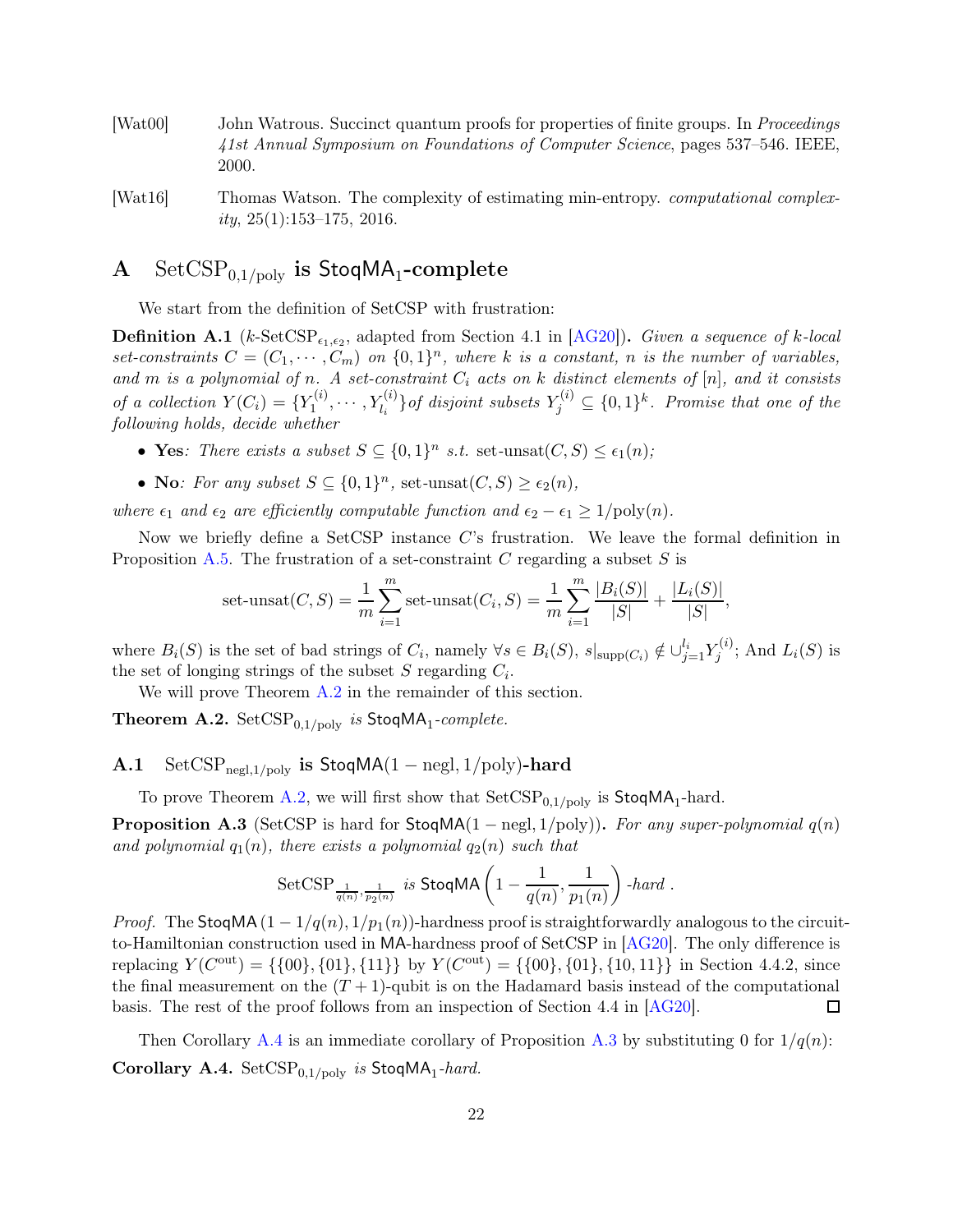A.2 SetCSP<sub>a,b</sub> is in StoqMA $(1 - a/2, 1 - b/2)$ 

It now remains to show a  $\mathsf{StoqMA}_1$  containment of  $\mathsf{SetCSP}_{0,1/\mathrm{poly}}.$  We will complete the proof by mimicking the StoqMA containment of the stoquastic local Hamiltonian problem in Section 4 in [\[BBT06\]](#page-18-0). The starting point is an alternating characterization of the frustration of a set-constraint  $C_i$  in a SetCSP instance C. The proof of Proposition [A.5](#page-22-2) is deferred in the end of this section.

<span id="page-22-2"></span>**Proposition A.5** (Local matrix associated with set-constraint). For any k-local set-constraint  $C_i(1 \leq i \leq m)$ , given a subset  $S \subseteq \{0,1\}^n$ , the frustration

set-unsat
$$
(C_i, S) = 1 - \sum_{j=1}^{|Y(C_i)|} \sum_{x,y \in Y_j^{(i)}} \frac{1}{|Y_j^{(i)}|} \langle S | (x \rangle \langle y | \otimes I_{n-k}) | S \rangle
$$
.

<span id="page-22-0"></span>Now we state the StoqMA containment of SetCSP, as Lemma [A.6.](#page-22-0)

**Lemma A.6.** For any  $0 \le a < b \le 1$ , SetCSP<sub>a,b</sub>  $\in$  StoqMA $(1 - a/2, 1 - b/2)$ . Moreover, for a subset  $S \subseteq \{0,1\}^n$  such that  $S = \operatorname{argmin}_{S'} \operatorname{set-unsat}(C, S')$ , the subset state  $|S\rangle$  is an optimal witness of the resulting StoqMA verifier.

The proof of Lemma [A.6](#page-22-0) tightly follows from Section 4 in [\[BBT06\]](#page-18-0). We here provide a fairly simplified proof using the SetCSP language by avoiding unnecessary normalization.

*Proof of Lemma [A.6.](#page-22-0)* Given a SetCSP<sub>a,b</sub> instance  $C = (C_1, \dots, C_m)$ . For each set-constraint  $C_i(1 \leq i \leq m)$ , we first construct a local Hermitian matrix  $M_i$  preserves the frustration, then construct a family of  $\mathsf{StoqMA}$  verifiers for such a  $M_i$ .

For any set-constraint  $C_i$ , we obtain a k-local matrix  $M_i$  by Proposition [A.5](#page-22-2) such that

<span id="page-22-4"></span>
$$
\forall S \subseteq \{0,1\}^n, \text{set-unsat}(C_i, S) = 1 - \langle S | M_i \otimes I_{n-k} | S \rangle \text{ where } M_i = \sum_{j=1}^{|Y(C_i)|} \sum_{x,y \in Y_j^{(i)}} \frac{1}{|Y_j^{(i)}|} |x\rangle \langle y|.
$$
 (14)

Moreover, for a set  $Y_i^{(i)}$  $f_j^{(i)}$  of strings associated with the set-constraint  $C_i$ , we further have

<span id="page-22-3"></span>
$$
\sum_{x,y \in Y_j^{(i)}} |x\rangle \langle y| = \sum_{x \in Y_j^{(i)}} |x\rangle \langle x| + \frac{1}{2} \sum_{x \neq y \in Y_j^{(i)}} (|x\rangle \langle y| + |y\rangle \langle x|)
$$
\n
$$
= \sum_{x \in Y_j^{(i)}} V_x |0\rangle \langle 0|^{\otimes k} V_x^{\dagger} + \frac{1}{2} \sum_{x \neq y \in Y_j^{(i)}} V_{x,y} \left(X \otimes |0\rangle \langle 0|^{\otimes k-1}\right) V_{x,y}^{\dagger},\tag{15}
$$

where  $V_x$  is a depth-1 reversible circuit with X such that  $\forall x, |x\rangle = U_x |0^k\rangle$ , and  $V_{x,y}$  is a  $O(k)$ -depth reversible circuit with CNOT and X such that  $\forall x, y, U_{x,y} \left| 0^k \right\rangle \left| 10^{k-1} \right\rangle U_{x,y}^{\dagger}$ .

<span id="page-22-1"></span>Notice that the resulting local observables in Equation [\(15\)](#page-22-3) are either  $|0\rangle \langle 0|^{\otimes k}$  (i.e. a singlequbit computational-basis measurement) or  $X \otimes |0\rangle\langle 0|^{\otimes k-1}$  (i.e. a single-qubit Hadamard-basis measurement). To construct a **StoqMA** verifier, we only allow local observables in form  $X \otimes I^{\otimes O(k)}$ . Namely, we are supposed to simulate a computational-basis measurement by ancillary qubits and a Hadamard-basis measurement, which is achieved by Proposition [A.7.](#page-22-1)